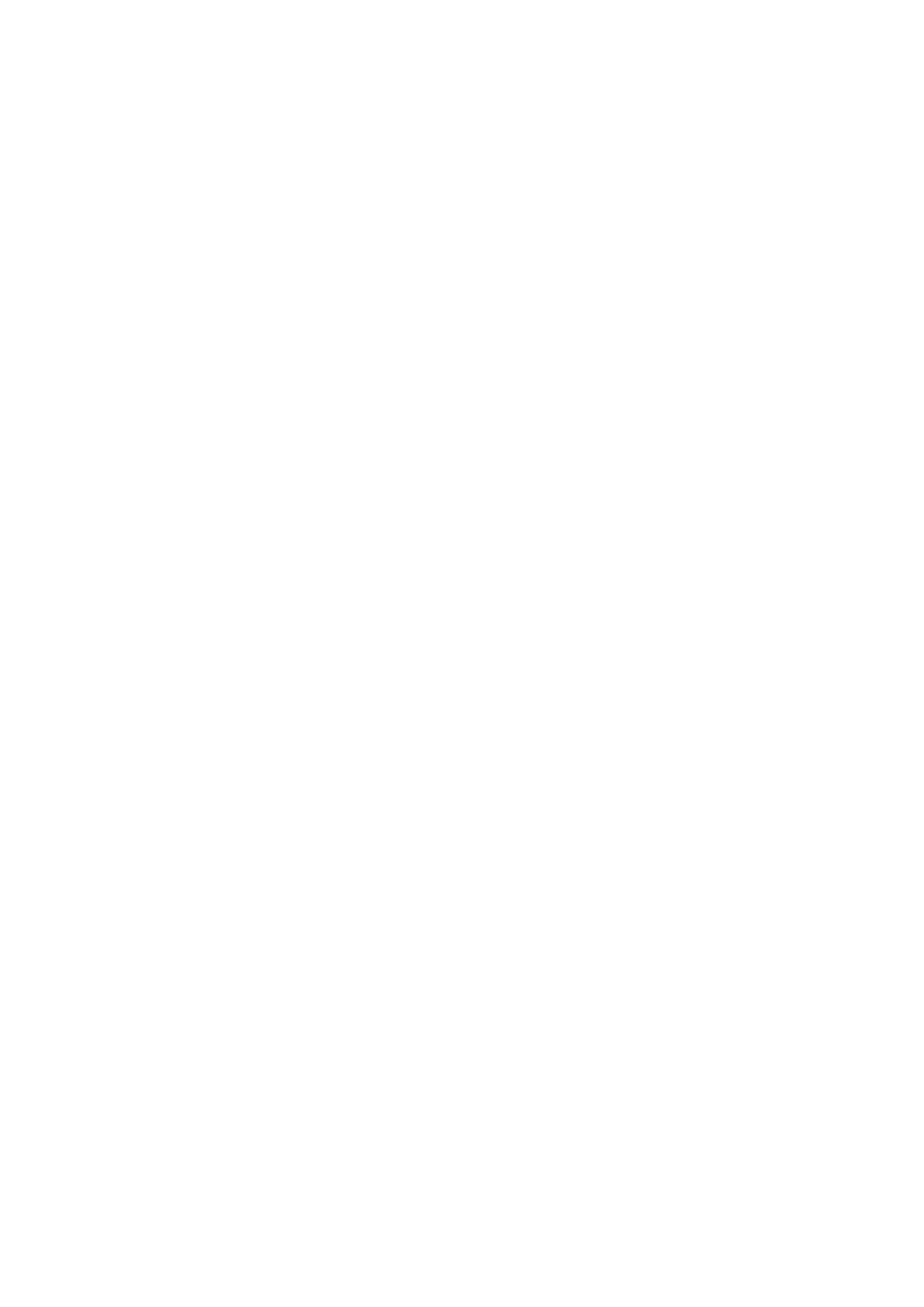# **Contents**

|                                                                     | Page           |
|---------------------------------------------------------------------|----------------|
| Introduction                                                        | $\mathbf{1}$   |
| Assessing Work and Recording Marks                                  | $\mathbf{1}$   |
| Selecting Samples for Moderation and Collection of Candidate's Work | $\overline{4}$ |
| Moderation of Controlled Assessment                                 | $\tau$         |
| <b>Special Consideration Requests</b>                               | 8              |
| Return of work to centres                                           | 8              |
| Centre Consortium Arrangements (CCA)                                | 9              |
| <b>Enquiry about Results</b>                                        | 9              |
| Appendix 1 Internal Standardisation - Guidelines to Teachers        | $10\,$         |
| Appendix 2 JCQ Forms JCQ/M1                                         | 11             |
| Appendix 3 Contacts for Further Information                         | 20             |
| Appendix 4 Application for Special Consideration (SPC)              | 21             |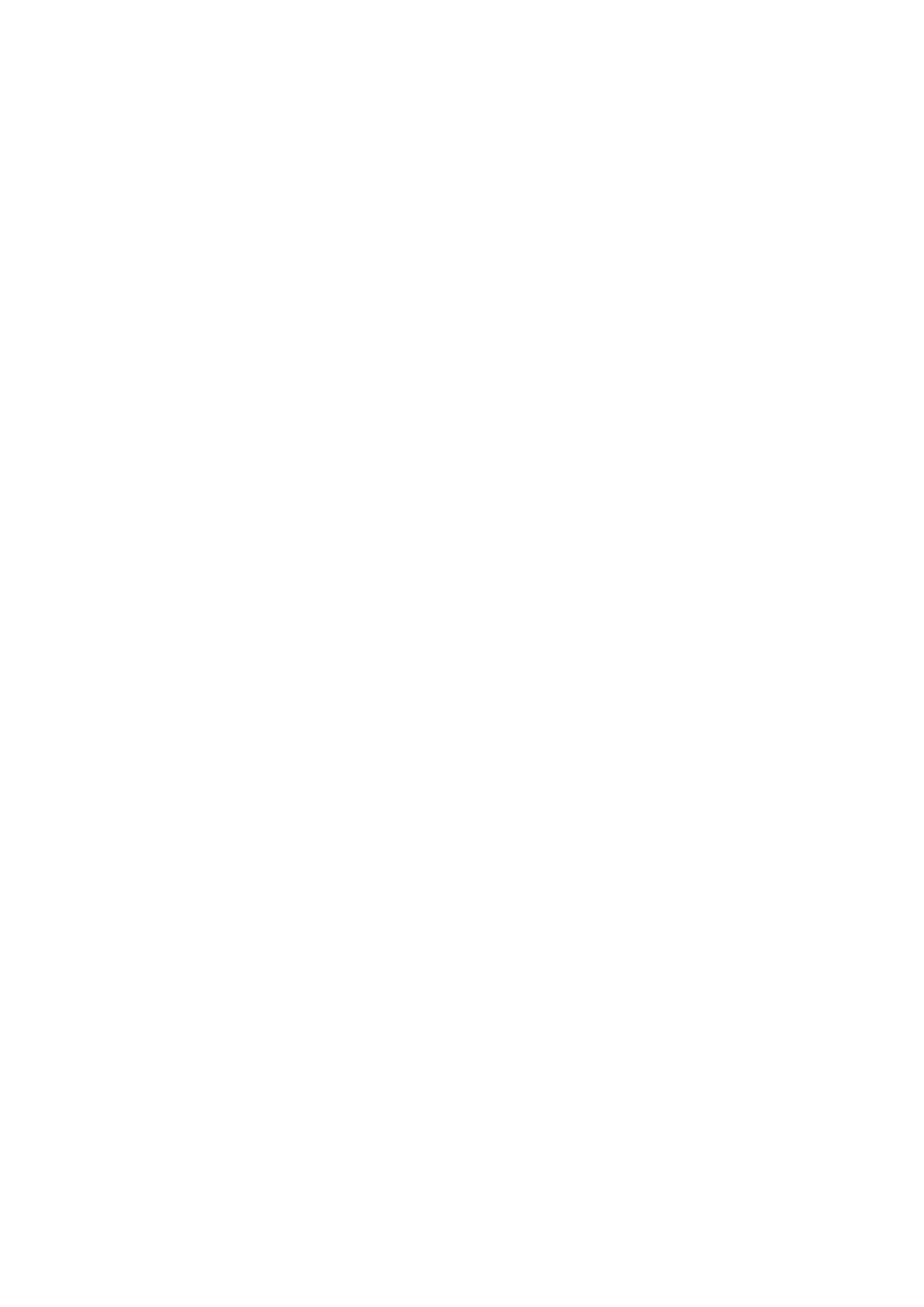# **1 Introduction**

- *1.1* This document should be read in conjunction with the *Joint Council for Qualifications Instructions for Conducting Controlled Assessments* applicable from 1 September 2021 to 31 August 2022. Copies of these instructions were issued to centres in September 2021 and can be downloaded from www.jcq.org.uk or www.ccea.org.uk websites.
- *1.2* Moderation of internally assessed work will be by centre. Centres will be asked to submit the marked work of a number of candidates, chosen from the centre as a whole, to represent the standards of marking. Adjustments, if needed, will apply to all of the candidates in a centre and not to individual teaching groups.

#### **2 Assessing Work and Recording Marks**

#### *2.1 Assessing Work*

Teachers must assess their candidates' work against the marking criteria set out in the specification, making use of any additional exemplar material or guidance issued by the Council. When assessing work, teachers must show clearly how the marks have been awarded in relation to these criteria and record these comments on the eCandidate Record Sheet.

Teachers must ensure that the candidates have adhered to guidelines on word and film duration limits.

#### *2.2 Annotation*

Annotation must be recorded on the eCandidate Record Sheet.

Annotation should be clear, unambiguous and appropriate to the nature of the work.

Annotation comments should assist the moderator in checking the application of the marking criteria to the work.

Annotation can be used to convey positive achievement of the candidate which may not be evident to a moderator from the product. It can also be used to provide details of any assistance given to the candidate, and an explanation of how this informed the mark awarded. This is particularly important when a candidate has been given individual assistance beyond that of the teaching group as a whole.

Any work that has not been adequately annotated may be returned to the centre for further annotation. This may delay the moderation process.

#### *2.3 Collection of Internally Assessed Work*

**Internally assessed work must be ready for collection from centres on 3rd May 2022**. All sample work should be submitted on a USB drive (see paragraph 3.3) and should be accompanied by completed and signed copyright and data protection forms for each sampled candidate (see paragraph 2.8).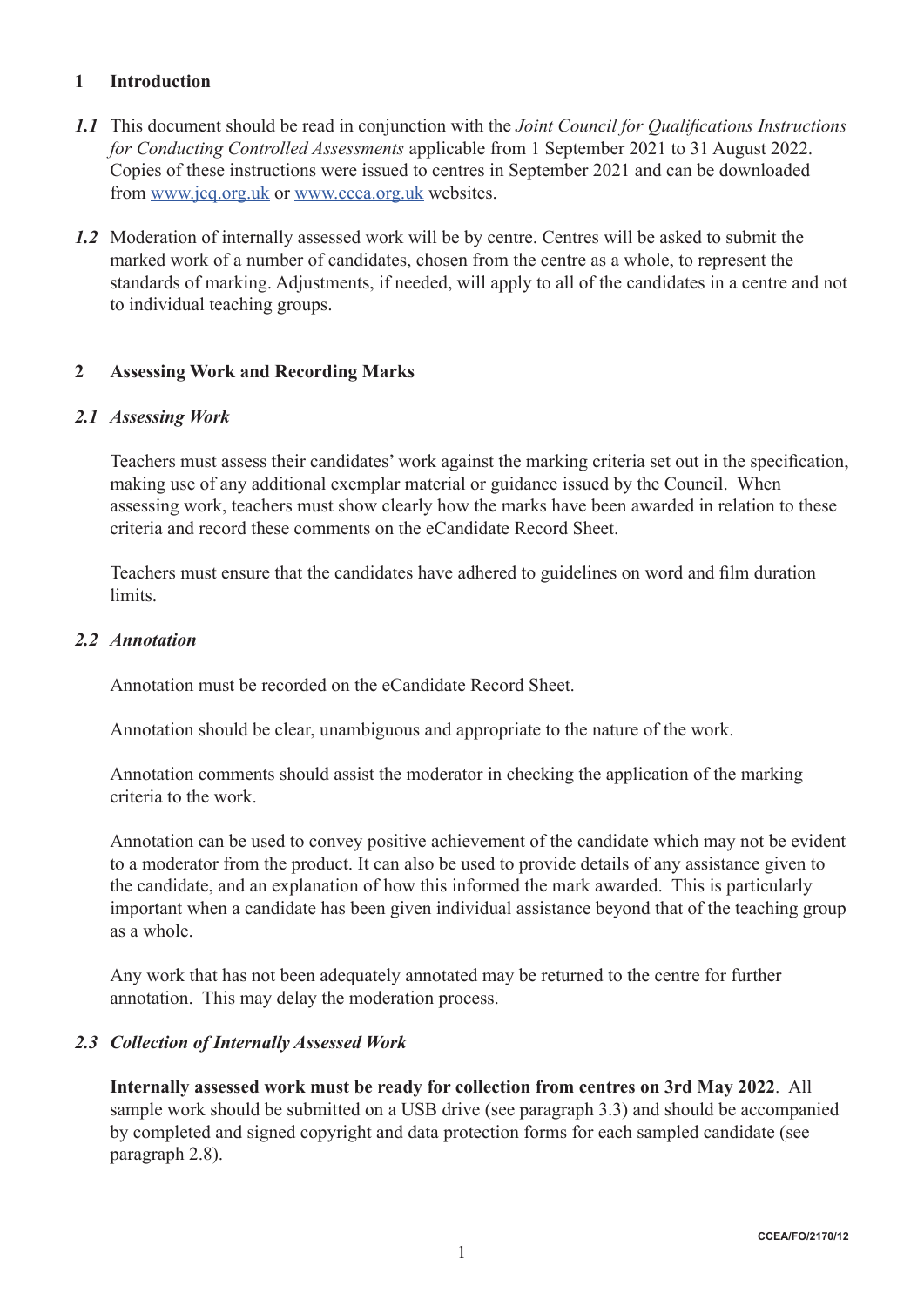#### *2.4 eCandidate Record Sheets*

Centres must submit their marks for internal assessment using an eCandidate Record Sheet (eCRS).

This is a method of recording and submitting marks directly to CCEA by computer using a secure login.

# **eCRS Access & Support**

The eCRS link is available on the E-Moderation area of the main CCEA website.

The eCRS Quick Guide and user manual are also downloadable from this area.

#### **A Note for Consortium Centres:**

All lead consortium centres (i.e. centres where the MIA course is being taught to candidates from other centres) must register their consortium arrangements for Moving Image Arts with CCEA as soon as possible (see Section 7). The lead centre in a consortium is responsible for the administration and submission of all candidate marks using the eCandidate Record Sheet, including marks for candidates from the other consortium sub-centres.

Registering consortium arrangements with CCEA is an annual requirement.

**Please note that no consortium sub-centres will appear in the lead centre's eCandidate Record Sheet drop down list until the relevant consortium arrangements have been registered with CCEA.**

#### *2.5 Internal Standardisation*

**It is a requirement of all specifications that where there is more than one teaching group in a subject, internal standardisation of assessments is carried out before submitting final marks to the Council**. Time must be set aside in centres for the completion of internal standardisation. Teachers may use archive pieces of work returned from previous series and exemplar work used by the Council at Agreement Trials, to maintain and inform standards.

General guidelines on internal standardisation are included in this booklet as Appendix 1. Each designated teacher such as Head of Department or Subject Co-Ordinator should complete the Internal Standardisation section of the eCandidate Record Sheet to confirm that internal standardisation has been carried out. **This section must be completed even where there is only one teacher responsible for the subject.** 

# *2.6 Completion of eCandidate Record Sheets*

In order to leave sufficient time for marking, teachers should collect work from their candidates in advance of the date for submission of marks. **It is recommended that teachers receive candidates' work no later than one week before the submission of marks deadline.**

When completing the eCandidate Record Sheet, please ensure that the raw mark for each assignment is correctly entered.

The eCandidate Record Sheet system will allow teachers to save a backed up spreadsheet of marks to their own network folder and this is recommended.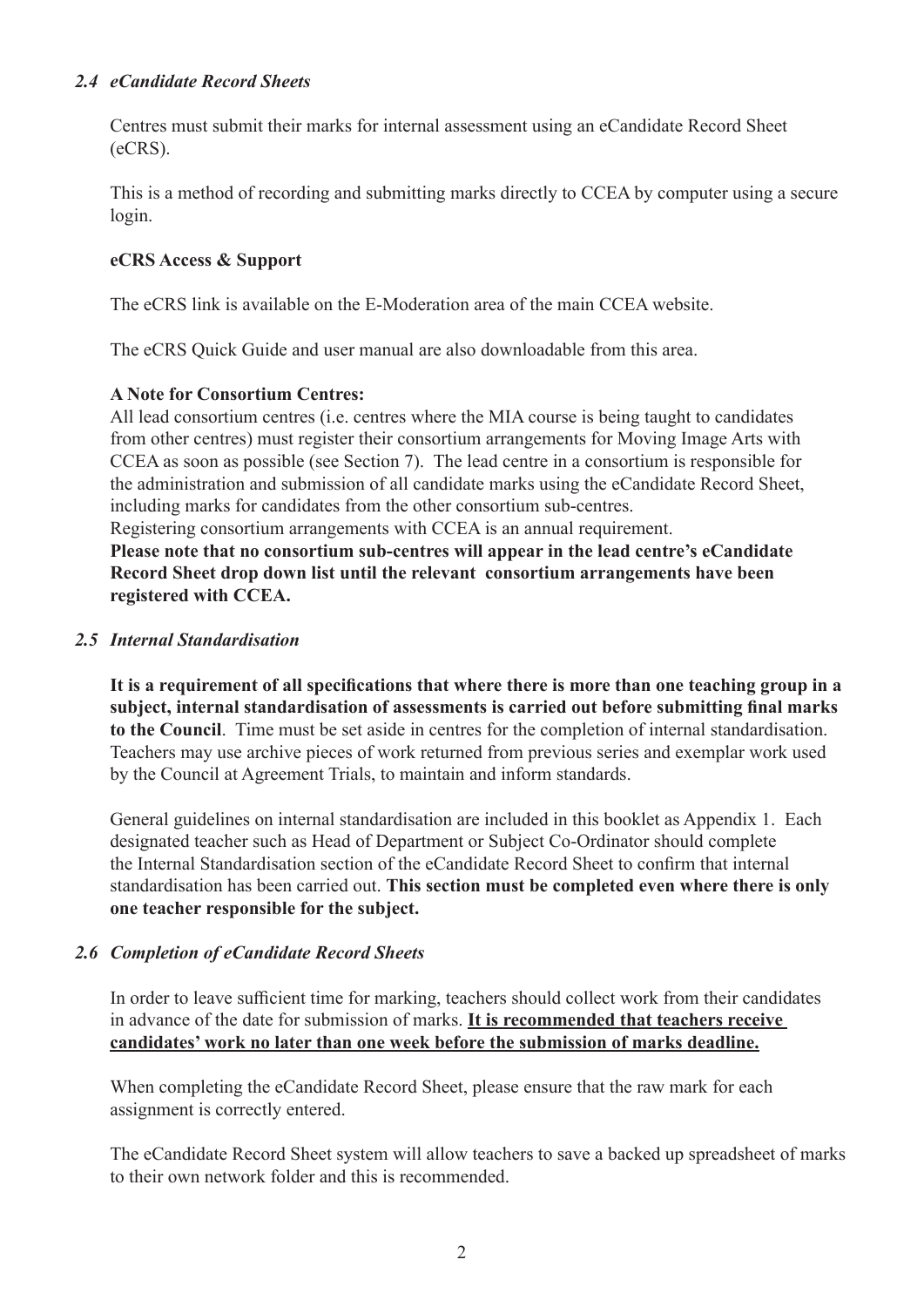All eCandidate Record Sheets can generate Authentication Statements which must be signed by both teacher and candidate to verify the work (see paragraph 2.7 below).

# *2.7 Authentication of Candidates' Work and Copyright Consent Requirements*

# **Authentication**

Candidates may revise their work without teacher involvement before submitting their final piece.

Candidates must not copy published material and claim it as their own work. Candidates must provide detailed reference to material used from books, films, journals or the internet.

Teachers must take steps to ensure the work submitted is the candidate's own work and that the candidate signs the *Authentication Statement* generated by the eCandidate Record Sheet to confirm this. If the candidate cannot provide confirmation to authenticate the work, a mark of True Zero (0) must be recorded for that candidate.

The work submitted must be the work of the individual candidate. If fellow pupils have contributed at various stages to filming or performing, for example, this must have taken place under the direction of the candidate. **Please note that all camerawork must be conducted by the candidate.**

Teachers are also required to sign the *Authentication Statement* to confirm that the work was conducted under the conditions laid down in the specification and to authenticate the candidate's work. If a teacher has reservations about authenticating the work of an individual candidate because the candidate received additional assistance, acceptable within the specification but beyond that of the teaching group as a whole, then a mark which represents the candidate's unaided achievement should be awarded. Details of this must be recorded on the e-Candidate Record Sheet in the space provided. If a teacher is unable to sign the *Authentication Statement* then the candidate's work cannot be accepted for assessment and a mark of True Zero (0) must be recorded for that candidate. In such cases, if malpractice is suspected, the guidelines in paragraph 2.9 below must be followed.

# **Centres must retain copies of the signed and completed hard-copies of candidates' Authentication Statements until three months after the end of the examination series.**

# *2.8 Copyright and Consent Requirements*

The Council provides forms for signature which relate to copyright and consent. The purpose of these forms is to ensure that examples of work can be uploaded onto both the public and password protected sections of the microsite in order to celebrate candidate achievement and to exemplify levels of performance.

These forms include sections relating to the candidate's artistic copyright (as creator of the moving image art work), the performers' rights (i.e. all those who appear onscreen) and embedded third party music and visual copyright (such as soundtracks and use of copyrighted imagery). Parental consent must also be sought in cases where candidates and performers are under 18.

The forms are available for download from the Moving Image Arts area of the CCEA website. These must be printed off, completed and signed in hard copy.

# **Please note that under no circumstances should teachers sign these forms on behalf of candidates, performers or parents.**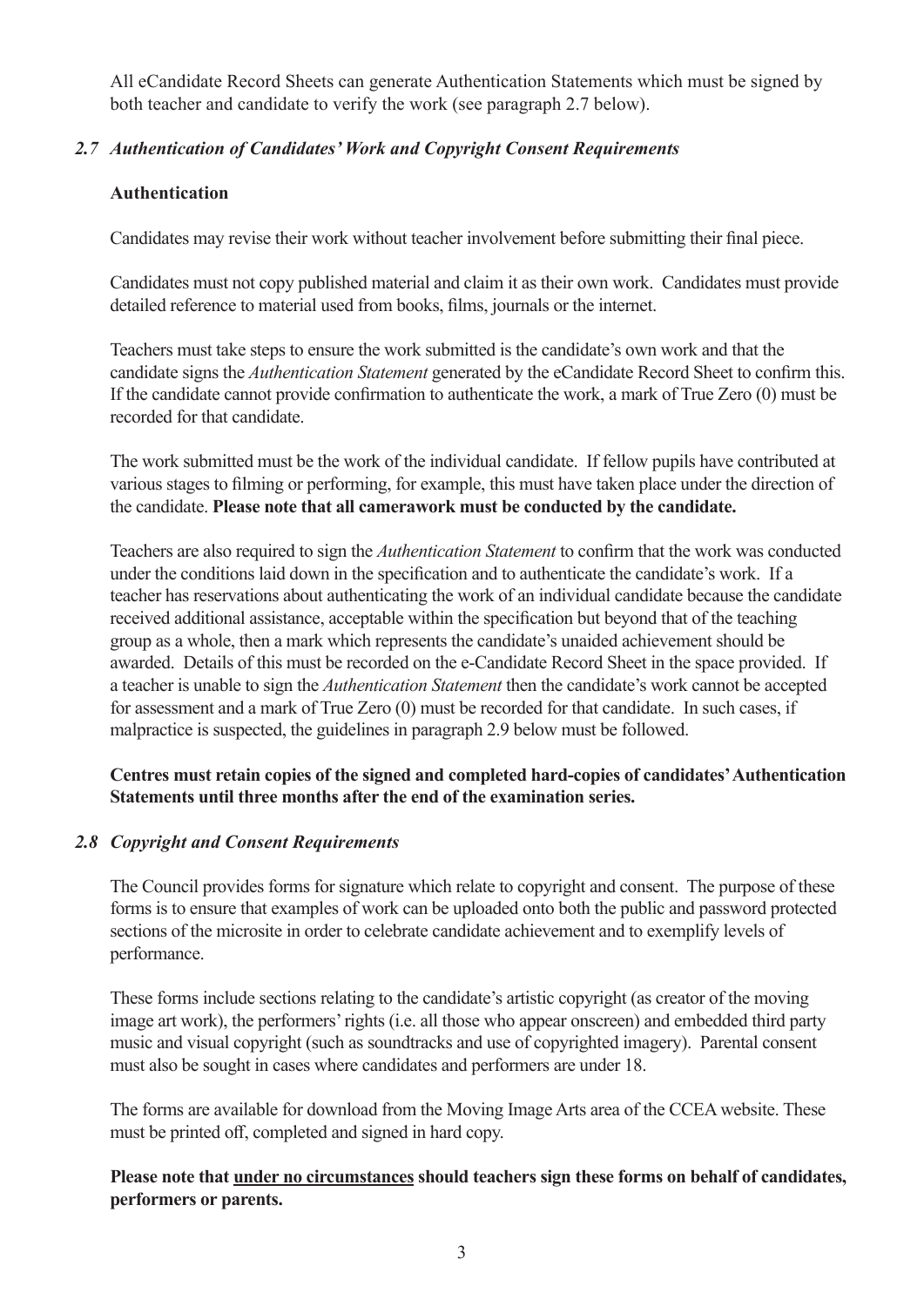**Copyright and consent forms for all candidates submitting work for assessment must be completed, signed and retained on file by the centre until 3 months after the end of the examination series.** Work from candidates who were not included in the moderation sample may be used for exemplification in other circumstances (e.g. at the annual Moving Image Arts Awards showcase). The Council must be able to access original signed copyright and consent forms to be able to present work at support events such as these.

**Completed copyright and consent forms for all candidates who are included in the moderation sample (whether consent has been granted or not) must be submitted to the Council alongside their work by the deadline given** (see paragraphs 2.3 and 3.2).

**Please Note: These must be the original signed forms and not photocopied versions**. It is recommended that the centre retain copies of these forms on file as the originals will not be returned.

#### *2.9 Malpractice in Internally Assessed Work*

If dishonesty or malpractice in internally assessed work, such as copying, collusion or plagiarism, is discovered prior to the date for final entry, the matter should be resolved internally by the centre. If the candidate is subsequently entered, none of the work which contributed to the malpractice should be submitted.

If dishonesty or malpractice is discovered after final entries have been made, the centre's Examination Officer should be informed and the details reported to the Council using form *JCQ/ M1 'Suspected Candidate Malpractice*' (see Appendix 2).

In the event of suspected dishonesty or malpractice being identified by a Moderator or other third party, it will be referred to the centre for investigation.

# *2.10 Internal Appeals Procedure*

Centres are required to have internal appeals procedures relating to internal assessment decisions available and accessible to candidates.

# *2.11 Completion and Submission of Controlled Assessment Marks to the Council*

# **The deadline for submission of marks to CCEA by eCandidate Record Sheet is Tuesday 3rd May 2022.**

It is recommended that centres retain a back-up spreadsheet of marks submitted. The software can facilitate this.

# **3 Selecting Samples for Moderation and Collection of Candidate's work**

# *3.1 Instructions for Drawing Samples*

On **6th April 2022** centres will receive specific instructions regarding the samples of work which must be submitted for moderation. It is essential that all the samples specified in the instructions are submitted.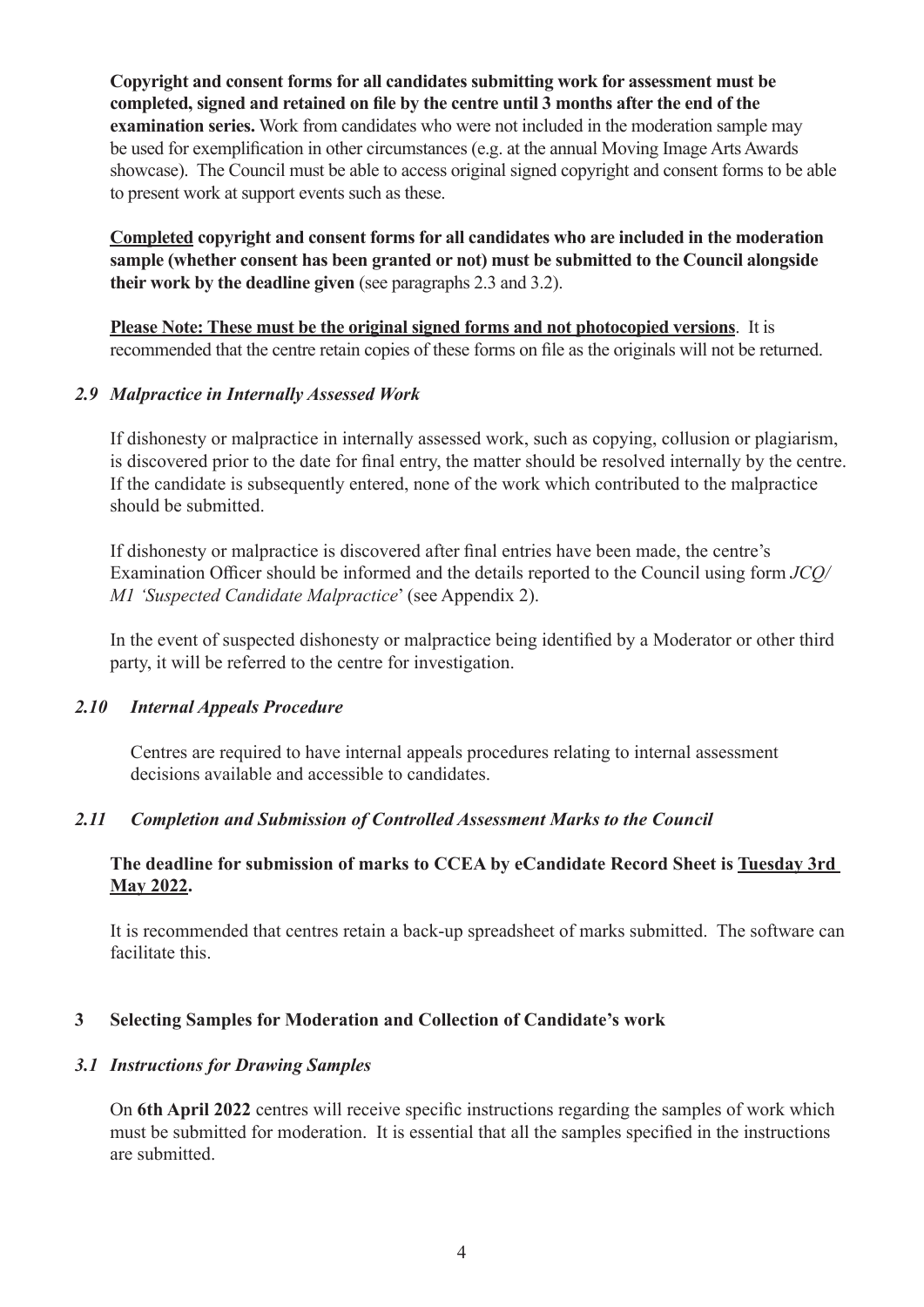Note that the sample of work submitted **must always include the top and bottom candidate** in a centre's rank order. The 'bottom' candidate is the candidate with the lowest **non-zero** mark allocated to **complete** work.

If the total number of candidates for a subject is 11 or less, the work of all candidates must be submitted unless otherwise directed.

# *3.2 Collection of Samples*

The Council will provide centres with a box of stationery including plastic envelopes, a sack for collection and cable ties.

Centres should use:

• one plastic Return of Controlled assessment envelope per unit (one for Component 2 and one for Component 3) for the submission of sample work on USB drive and for the return of completed (original) Copyright and Consent forms for all sampled candidates.

Preparation for the collection:

- the plastic Return of Controlled assessment envelope/s containing the USB drive/s with the samples of work and the completed Copyright and Consent forms should be labelled with the subject title (Moving Image Arts), subject level (GCSE), component title and centre number.
- the two plastic envelopes (one for each Component) should then be placed in the sack provided. This should be securely tied in preparation for collection.

# **The Council will arrange to have the sack collected from centres by Parcelforce on 3rd May 2022.**

**Notes for Centres Outside Northern Ireland**: Parcelforce collections are only available in Northern Ireland. Centres from other areas of the UK must arrange a method of postage by recorded delivery to arrive in CCEA **by** 3rd May 2022.

# *3.3 Preparation of Candidate Work for Upload*

All samples of work must be submitted to the Council in a digital format as per the instructions below. This is the only format we can accept work in. We cannot accept physical work (i.e. printed work in A4 folders) nor can we accept DVDs.

# **Candidate Tasks/Assignments**

**Written Work**: All written work must be submitted in PDF format (.pdf). Microsoft Word files (.doc) will not be accepted.

If the file contains photos or images (as is the requirement in Component 3), the PDF must be compressed to a **72 dpi** resolution. Instructions on how to do this can be found on the Moving Image Arts microsite.

**Film and Audio Work**: All film and soundtrack work must be submitted as a .MOV file. All film work must be compressed before submission with the **H.264 codec**. Instructions on how to do this can be found in on the Moving Image Arts microsite.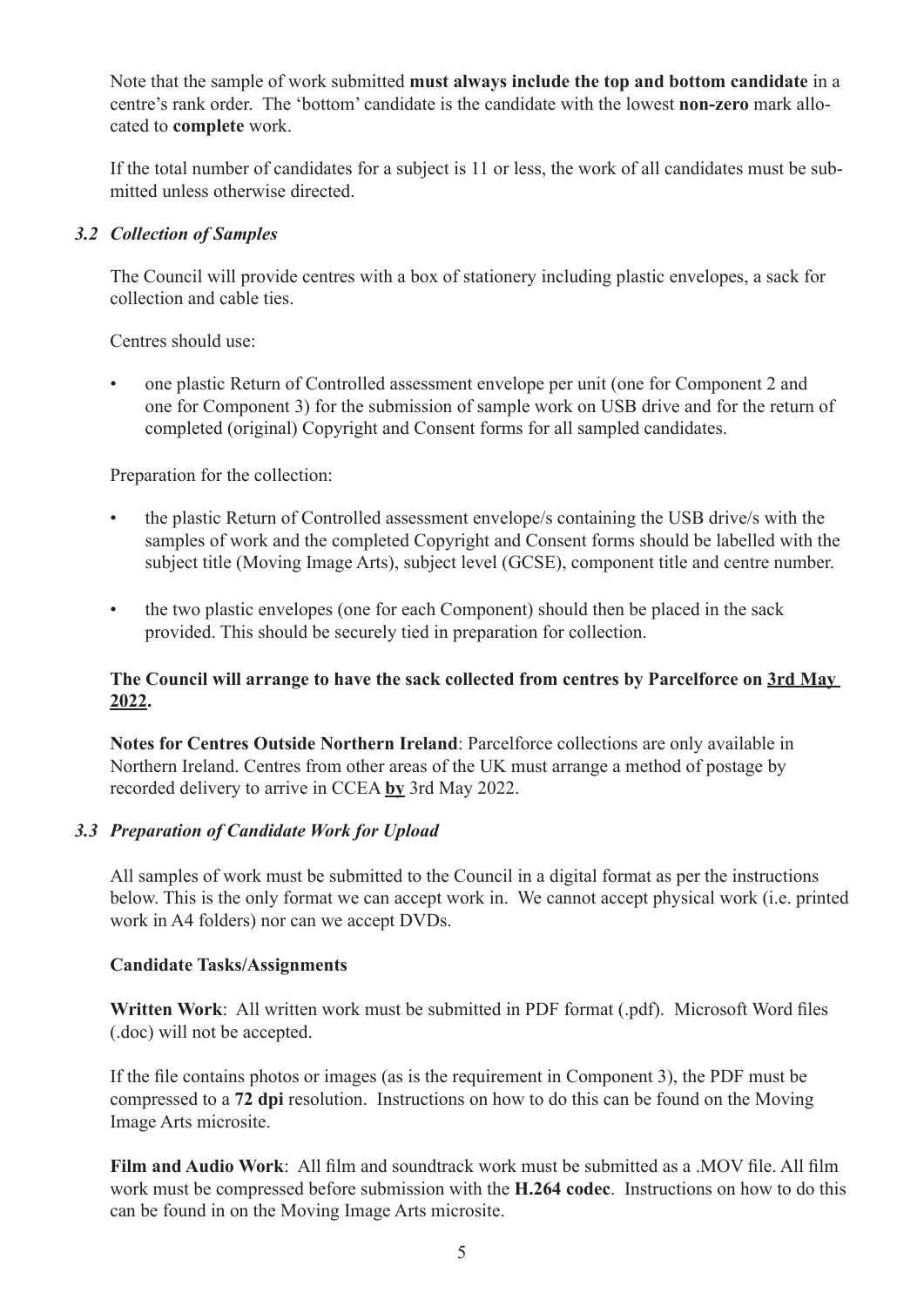Listed below are the individual task/assignment files which each candidate should submit for each component.

These files must be named with the candidate number and the name of the task/assignment element as listed below.

The instructions for labelling files are as follows:

For the Component 2 Controlled Assessment tasks, candidates must submit the following files for assessment:

- **Task 1: Storyboarding** 1 x .PDF file (0000\_task1.pdf);
- **Task 2: Camera and Editing** 1 x .MOV file (0000 task2.mov);
- **• Task 3: Postproduction Sound**  1 x .MOV file (soundtrack) & 1 x PDF file (screenshot of interface) (0000\_task3.mov  $& 0000$ \_task3.pdf ); and
- **Task 4: Animation** 1 x .MOV file (0000 task4.mov).

For the Component 3 Controlled Assessment, candidates must submit the following files for assessment:

- **Research Analysis & Evaluation** 1 x combined PDF file (0000 researcheval.pdf); and
- **Pre Production Material** 1 x combined PDF file (including, in the following order; Screenplay, Storyboard, Shotlist, Shooting Schedule & Director's Notebook) (0000\_preproduction.pdf); and
- **Film**  $-1$  x .MOV file (0000\_film.mov);

**Please Note**: Centre Numbers and Candidate Numbers should NOT be included within files either in the body of text/film or as headers/footers/titles within the work itself. This is to ensure anonymity of work so that it may potentially be used for exemplification purposes in Agreement Trials and other support events.

#### **Submission of Work**

All tasks/assignments must be submitted as data files on a **USB Drive**.

All work for Component 2 should be submitted on one USB drive and all work for Component 3 should be submitted separately on a second USB drive.

# **Component 2 and Component 3 work must be submitted on separate USB drives**.

The work on each component USB drive should be organised as follows:

#### **Candidate Folders:**

The task/assignment files should be stored in dedicated candidate folders. These should be labelled with the Centre and Candidate Number: i.e. 71000 0000.

# **School Folder:**

All candidate folders should then be saved into a school folder, which should be labelled with the centre number and school name: i.e. 71000\_School Name.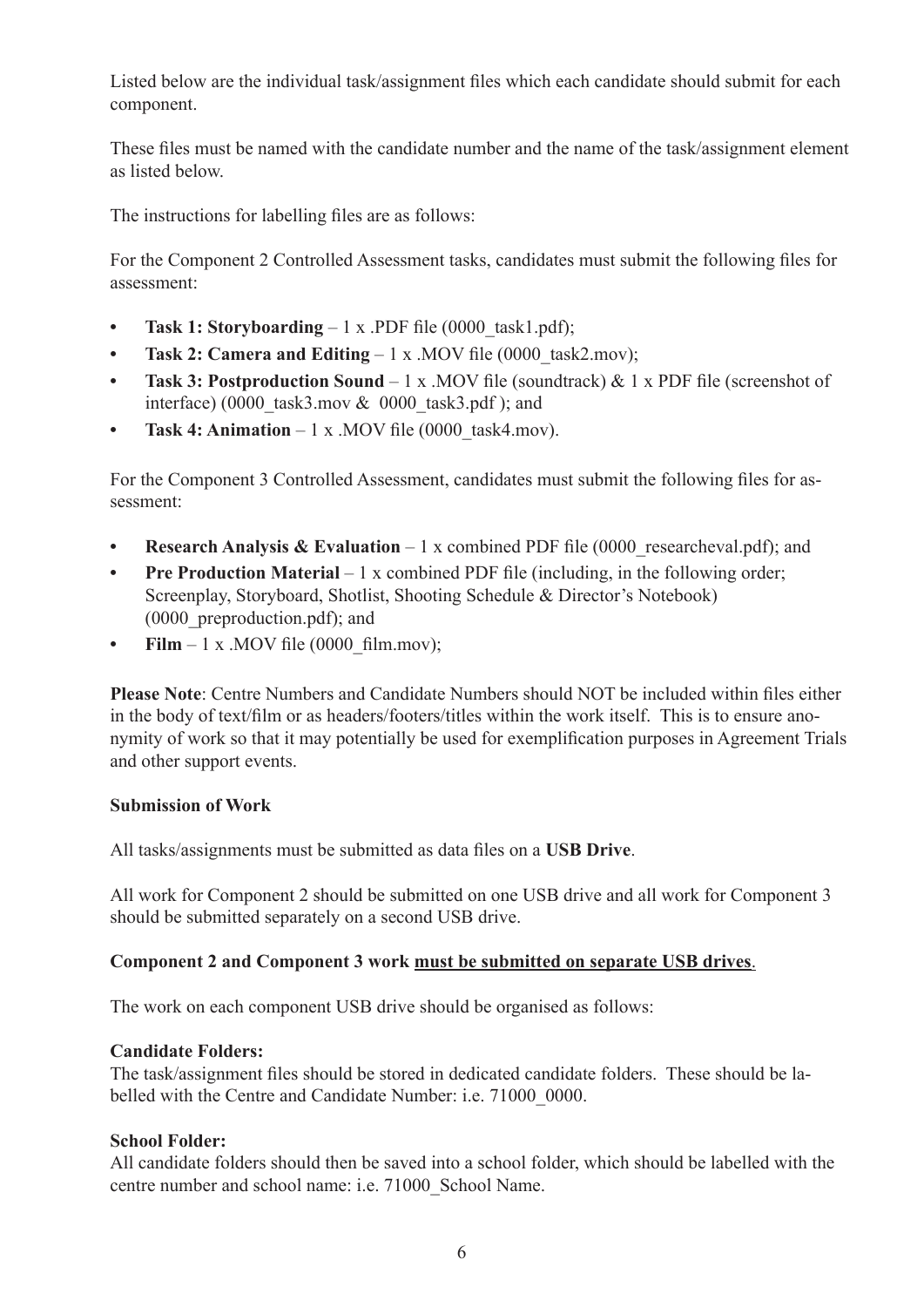#### **USB Drive:**

The school folder should then be burnt/transferred onto the relevant USB drive.

This USB drive should be labelled with the Centre number, school name, subject name and Component number: i.e. 71000 School Name\_MIA\_Component2 or 71000\_School Name\_MIA Component 3.

The USB drive containing the candidate work should then be placed in the relevant plastic Return of Coursework envelope as per the instructions in paragraph 3.2 above.

#### **Please Note:**

**Each Component USB drive should be submitted in a separate plastic envelope.** 

**Please ensure that USB drives are protected with bubble wrap and/or padded envelopes for protection in transit.**

#### **4 Moderation of Controlled assessment**

#### *4.1 Purpose of Moderation*

The purpose of moderation is to align the marking of internally assessed components in all centres with the Council standard.

#### *4.2 Moderator Access to Work*

For each centre, the Council will send the sample of work and secure eCandidate Record Sheet login to a Moderator. The Moderator will inspect the sample to check that it is a fair and reasonable sample of the work of the centre.

#### *4.3 Scrutiny of Samples*

The Moderator will then scrutinise the sample of the work submitted and will assess it against the criteria contained in the *Guidance on Internal Assessment* section in the specification and the standards established by the Principal Moderator. **The sample is taken to be representative of the marking standard at the centre.** Scrutiny of the sample will indicate if any adjustment is needed and will determine the nature and scale of that adjustment.

#### *4.4 Additional Samples of Work*

The Moderator may need to scrutinise additional samples of work if the sample does not reflect the full mark range within the centre. Arrangements for this will be made through the Council.

#### *4.5 Application of Tolerance*

When a Moderator reviews a centre's marking, it is not expected that there will be precise agreement. For each specification a tolerance value is calculated which represents the legitimate range of variation in judgement. If all samples reviewed by a Moderator lie within tolerance, the centre's mark will be accepted.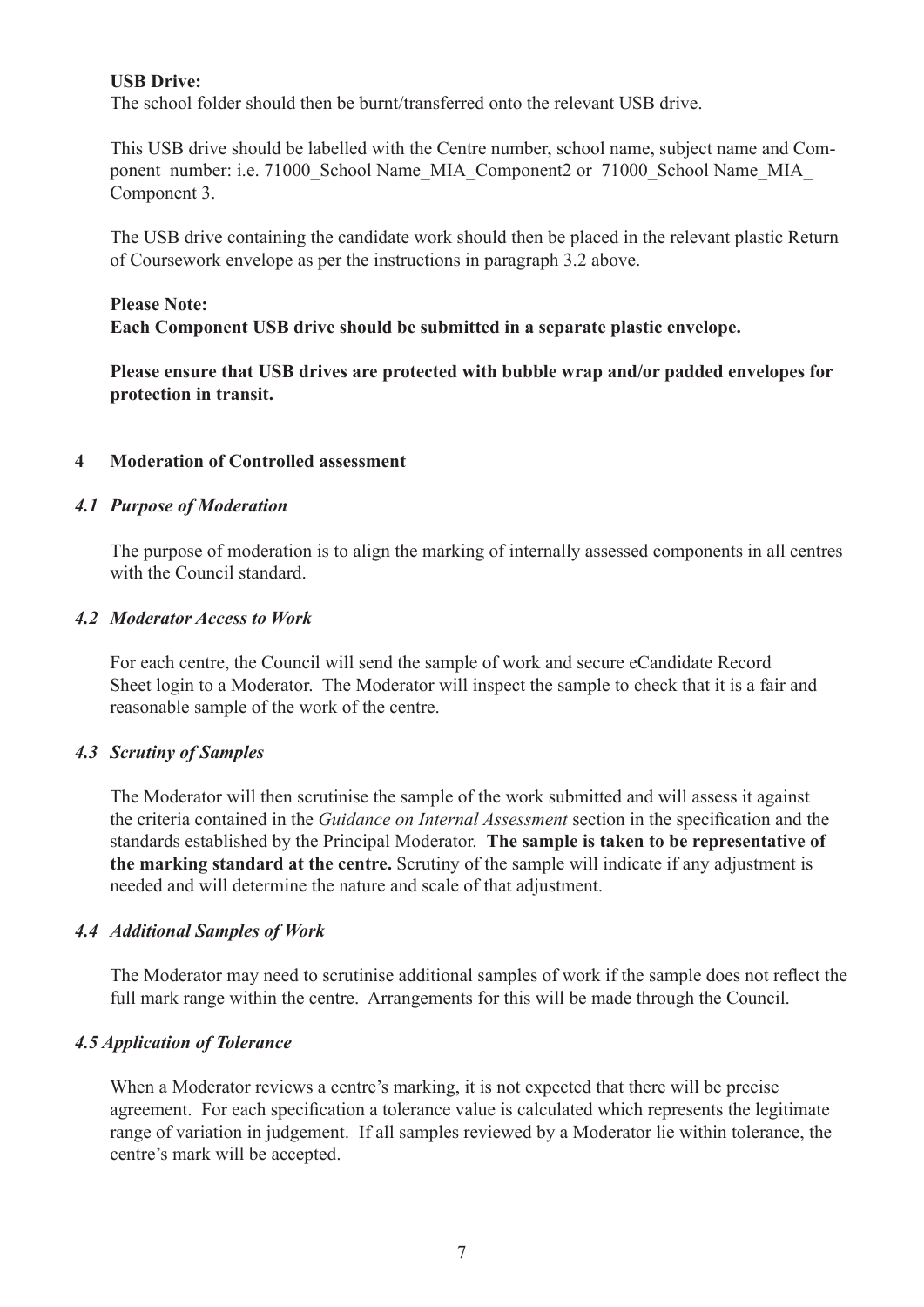#### *4.6 Resubmission of Marks*

**Where difficulties arise during moderation, for example if the order of merit cannot be accepted because of lack of internal standardisation, centres may be asked to review and revise the original assessments given to their candidates and to re-submit these to the Council.**

#### *4.7 Adjustment to Marks*

Based on the review of the sample, the Moderator will determine if the centre's marks are acceptable or if an adjustment may be needed.

Decisions about the nature and scale of any adjustment are taken by the Principal Moderator and Assistant Principal Moderators at a meeting convened for that purpose.

Where an adjustment to a centre's marks is considered necessary, the adjustment will be made to align the centre's marks as closely as possible with the Moderator's marks.

If a centre disagrees with adjustments made during moderation, then re-moderation can be requested under the Enquiries about Results service. CCEA will retain samples of work until the end of September to facilitate any request for re-moderation.

#### *4.8 Retention of internally assessed work in centre*

In accordance with the Council's *Qualifications Administration Handbook*, all work must be retained in the centre until three months after the end of the examination series.

#### *4.9 Report on internal assessments*

Following the examination series, each centre will be sent the final moderated mark of each candidate.

Centres will receive a *TAC6* report on the work they submitted and some centres may wish to seek further advice and clarification from the Moderator. Initial contact must be made through the designated Council officer for that subject (see Appendix 3).

The *TAC6* report will be sent out in hard copy to each centre, but a digital copy will also be available.

The Principal Moderator's Report will be available on the Moving Image Arts microsite in the Autumn term. It is incorporated into the annual Chief Examiner's report.

#### **5 Special Consideration Requests**

In cases where a special consideration request applies to the internally assessed component of the examination, please ensure that all applications for special consideration are submitted to CCEA via the online application (see Appendix 4 for further details).

#### **6 Return of work to centres**

Samples of work on USB drive/s will be returned to centres after the Agreement Trial period in the Autumn term. If a centre requires specific work returned before this time, it can be requested from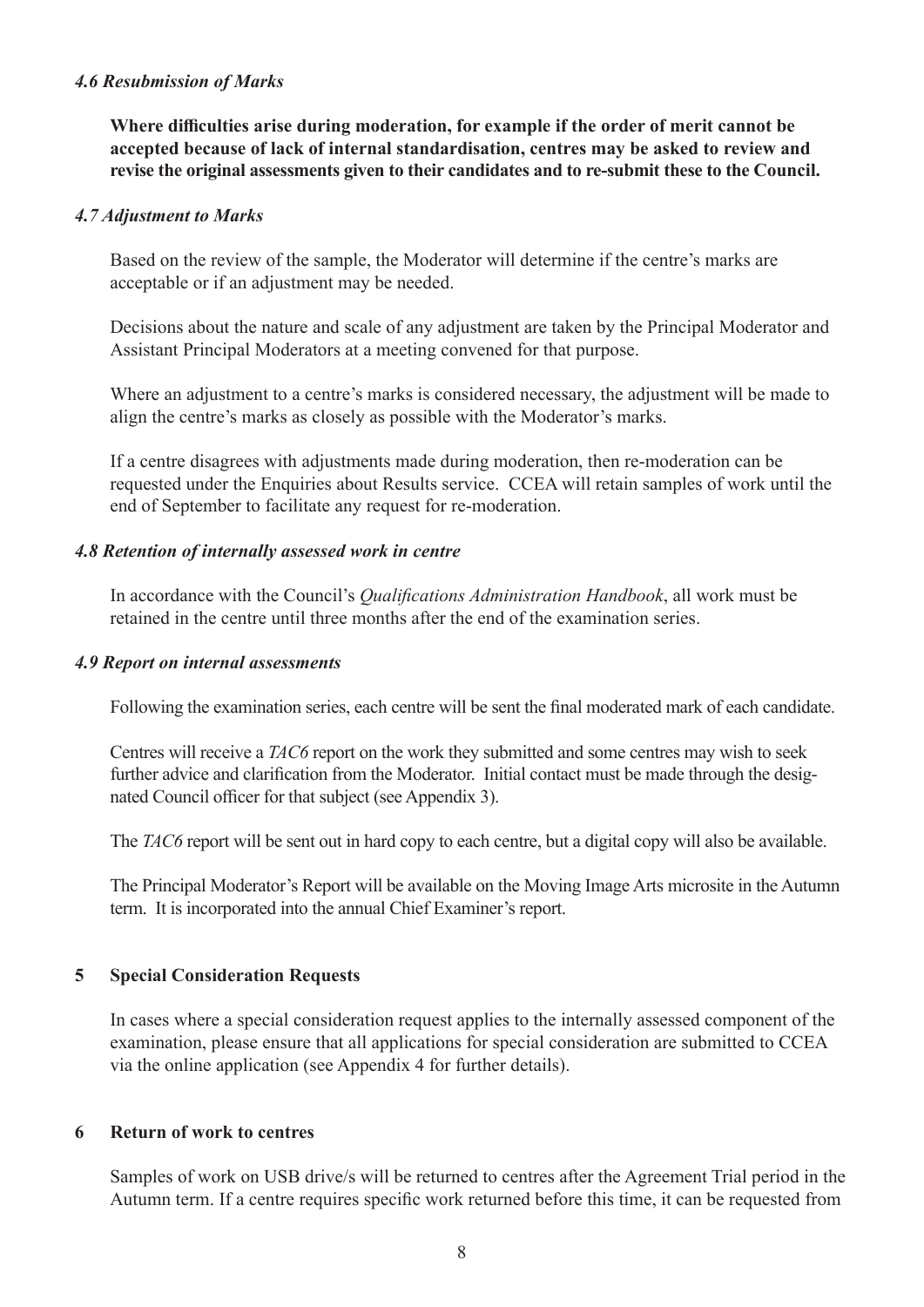the Council's Moderation section. This work will not be despatched until after 20th September. Some samples of work may be retained by the Council for training, research or archive purposes. In such cases the centre concerned will be informed.

# **7 Centre Consortium Arrangements (CCA)**

In cases where candidates from different centres have been taught and assessed together and wish to be treated as a consortium, a co-ordinator from one of the centres must be nominated. Application forms for consortium arrangements are no longer available on the JCQ website. JCQ now requires that all centres register their consortium arrangements through a new web portal that can be accessed via each centre's central login. Examinations Officers should be contacted for more information. **Centres must carry out internal standardisation across the consortium**. The moderation process will treat the consortium as a single group. If one centre applies for Enquiry about Results, the outcome of the review of moderation will apply to the candidates from all centres in the consortium.

# **8 Enquiry about Results**

Following the issue of results, centres who have had their marks adjusted during the moderation process can apply for a review of moderation. Details of this service are provided in the *Post Results Services summary document* on the Council website. In cases where a review of moderation reveals inaccurate moderation, subject grades already awarded can only be confirmed or raised. Marks may be confirmed, raised or lowered and these marks will be carried forward to any subsequent subject grade.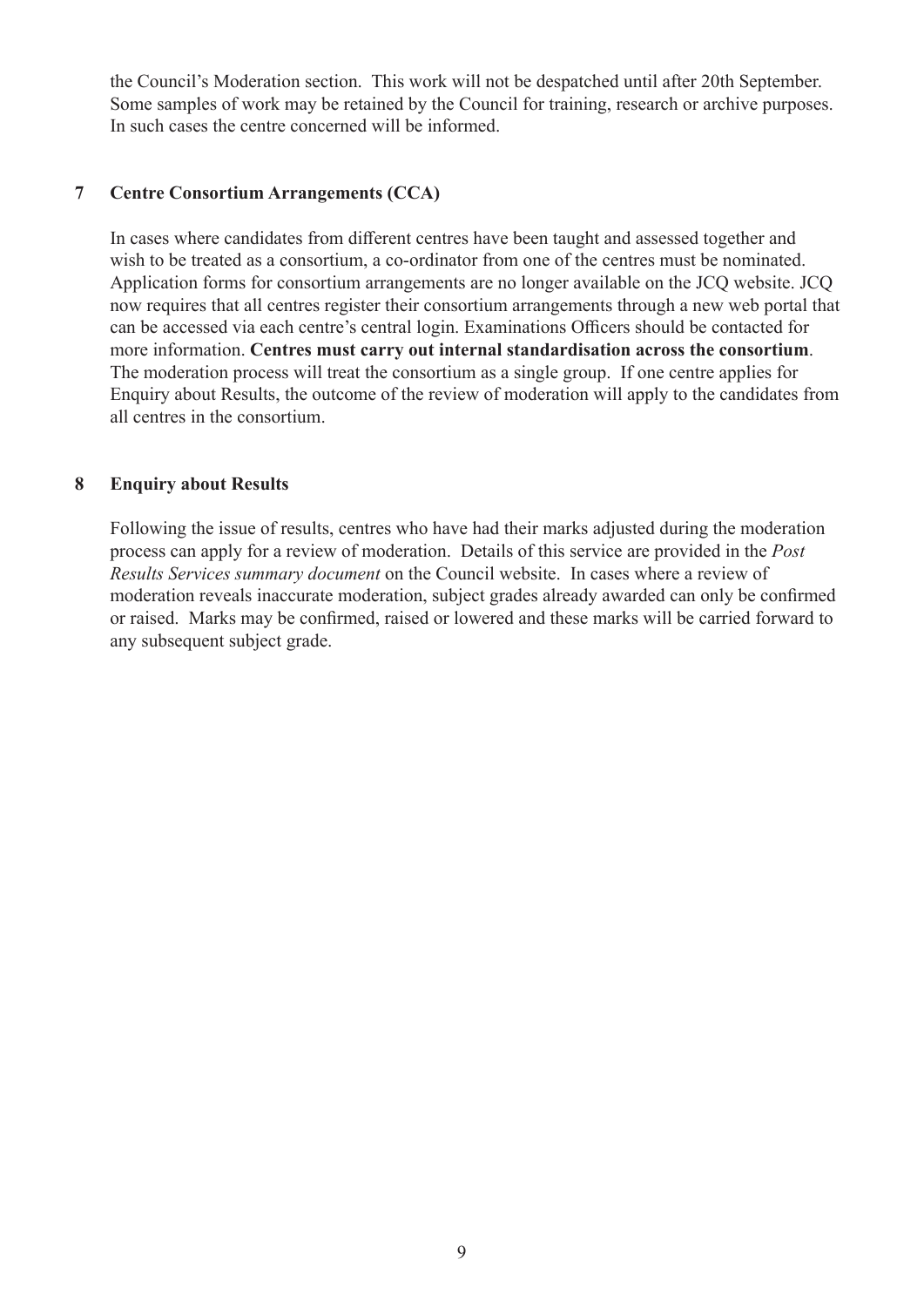# **Appendix 1**

# **Internal Standardisation – Guidelines to Teachers (See also paragraph 2.5)**

- 1 The Council requires that, in each centre in which more than one teacher is teaching a subject, a process of internal standardisation of assessments is carried out within the centre. These guidelines provide teachers and departments with a straightforward method of internal standardisation. The purpose of internal standardisation is to ensure, as far as possible, that there is uniformity in the centre's assessments for each subject.
- 2 Internal standardisation should take the form of a mini-agreement trial based on the exemplar material used by the Council in Agreement Trials and on samples of work selected by each of the teachers concerned.

# **Stage 1 – Confirmation of Standards**

- 3 A record must be kept where the amount of assistance given varies between teaching groups.
- 4 The teacher conducting the internal standardisation should choose a number of pieces from exemplars already issued by the Council. The teachers in the department, working in pairs, should discuss the pieces of work and decide on an appropriate mark. Each pair should then discuss their marks with the other teachers in the department with the aim of achieving a departmental consensus.
- 5 Any disagreement should be clarified by reference to the assessment criteria and any previous notes for guidance and/or exemplar material provided by the Council. The role of the teacher or teachers who attended the Agreement Trial is important at this stage.

# **Stage 2 – Agreement Trial**

- 6 From each teaching group the work selected should illustrate the variety of types of work undertaken by that group and also the range of performance within the groups. Three items of work from each group are likely to suffice as sample material.
- 7 The sample work from one teaching group should be re-marked by the other teachers in the department. The original marks should not be known to those doing the re-marking. All assessments should be in accordance with the assessment criteria for the subject.
- 8 The marks resulting from both the original marking and re-marking should be reported together and a discussion held on the reasons for any significant discrepancies which appear. During this process, reference should be made to the assessment criteria. If it is found that the original marks awarded by one or more teachers have to be adjusted, agreement should be reached on the extent and type of adjustment needed.
- 9 The procedures outlined in Paragraphs 7 and 8 above should be repeated for each teaching group.
- **10 Complete the Internal Standardisation section on the eCandidate Record Sheet.**
- 11 If necessary, amend the mark(s) on the eCandidate Record Sheet.

# **ONLY THE FINAL AGREED MARKS SHOULD APPEAR ON THE eCANDIDATE RECORD SHEET SUBMITTED TO CCEA.**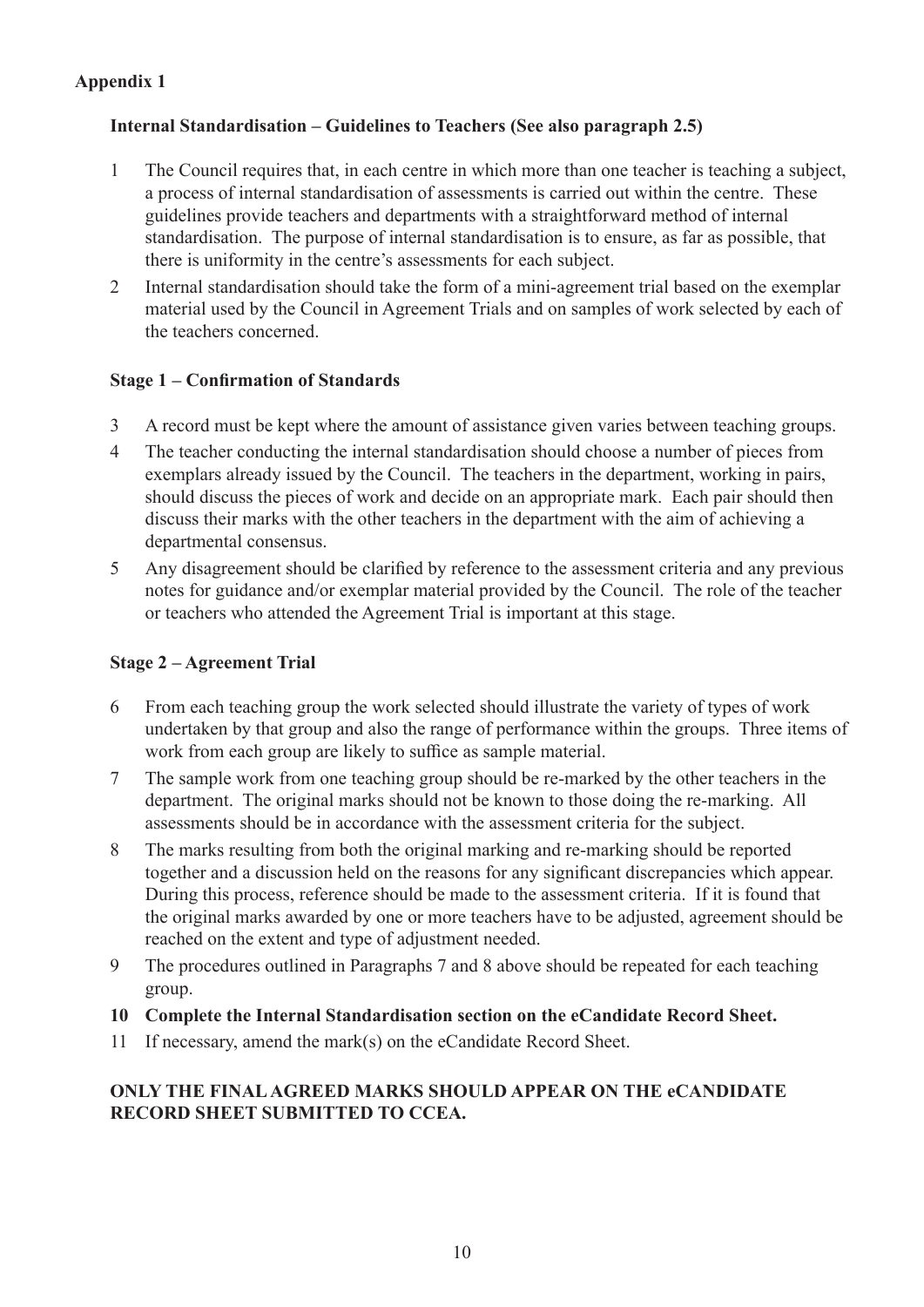# **JCQ Forms M1**

# **JCQ/M1**



# **Suspected candidate malpractice**

#### **Confidential**

This form is to be used by centres to report instances of suspected candidate malpractice.

For guidance on how to complete this form please **see page 7**.

| <b>Awarding body</b>                   |                                   |
|----------------------------------------|-----------------------------------|
|                                        |                                   |
|                                        |                                   |
| <b>Date of incident</b>                | <b>Time (AM/PM session)</b>       |
|                                        |                                   |
|                                        |                                   |
| <b>Centre number</b>                   | <b>Centre name and address</b>    |
|                                        |                                   |
| <b>Head of centre's e-mail address</b> | <b>Head of centre's telephone</b> |
|                                        | number                            |
|                                        |                                   |
|                                        |                                   |

| <b>Candidate number(s)</b> | <b>Candidate name(s)</b> |
|----------------------------|--------------------------|
|                            |                          |
|                            |                          |
|                            |                          |
|                            |                          |
|                            |                          |
|                            |                          |
|                            |                          |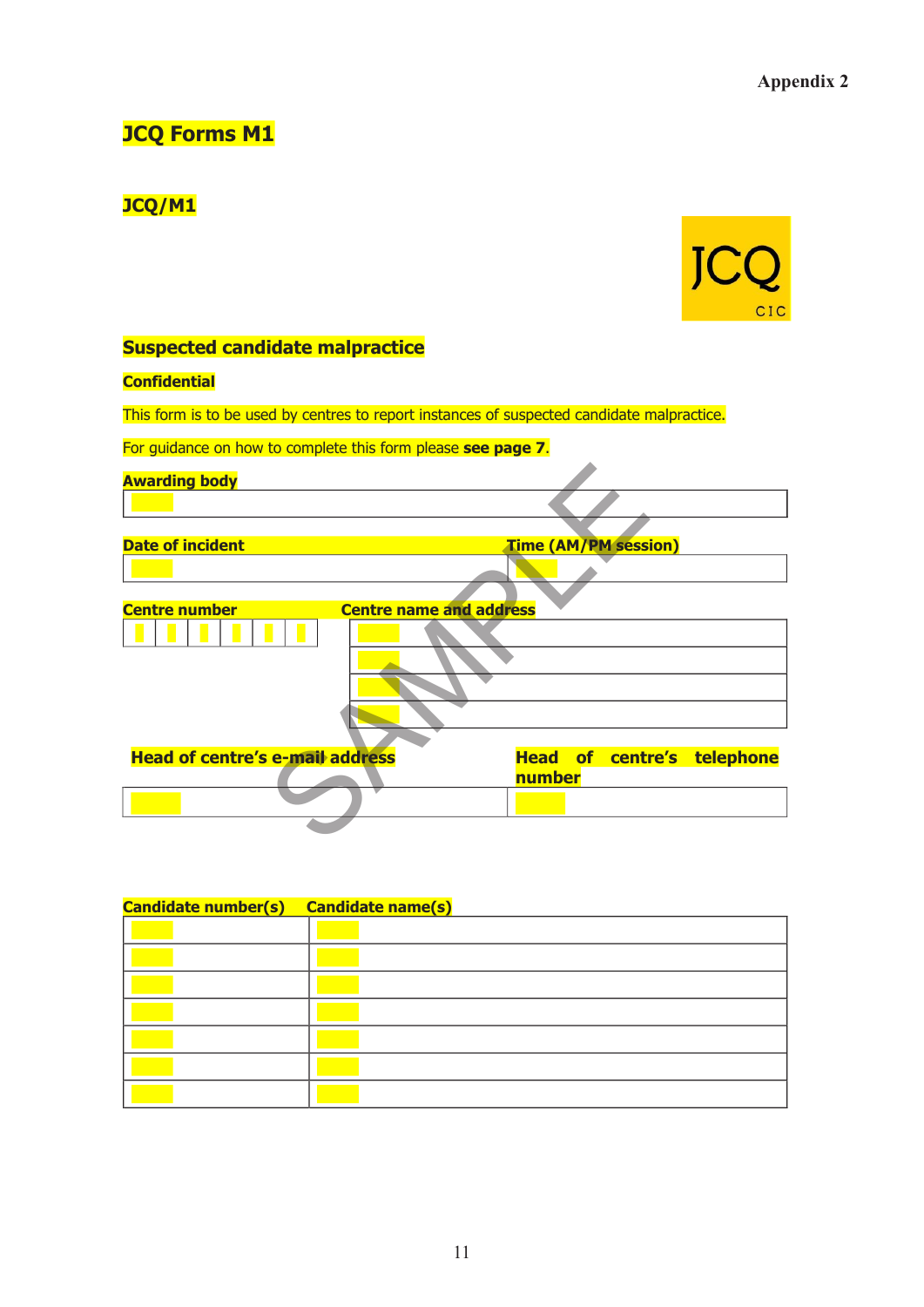#### **Examination/Assessment details**

| <b>Qualification</b><br>or specification code | <b>Qualification or specification title</b> |
|-----------------------------------------------|---------------------------------------------|
| <b>Component/unit</b><br>code/batch number    | <b>Component/unit title</b>                 |
|                                               |                                             |

**Name(s) of invigilator(s)/assessment personnel or other witness/witnesses**

| <b>Name</b> | Role |
|-------------|------|
|             |      |
|             |      |
|             |      |

**Complete Sections A, B, C and D as indicated.**

# **Section A (All qualifications)**

**Describe the nature of the suspected candidate malpractice including details as to how** 

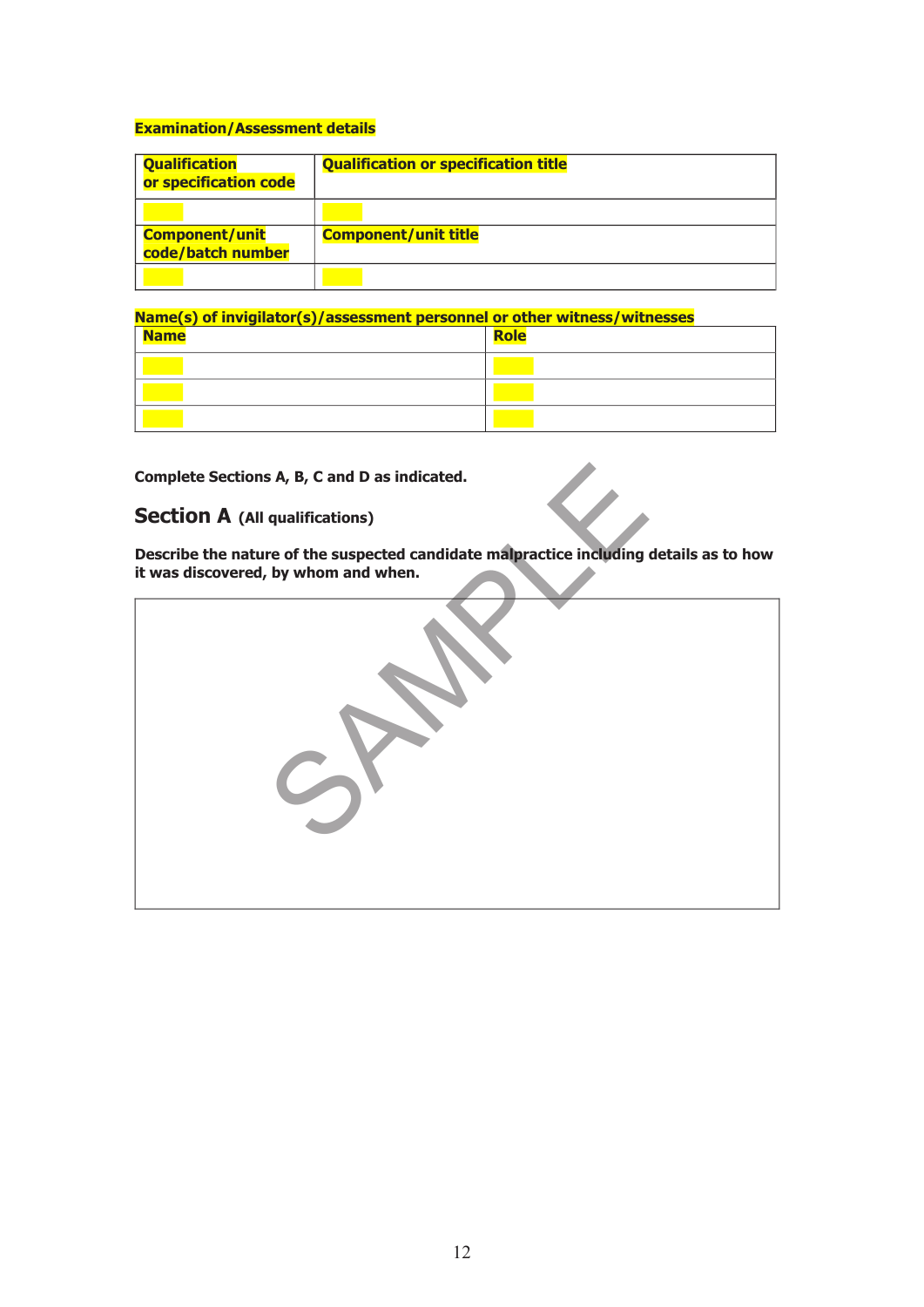# **Section B (Vocational qualifications only)**

**Describe how the candidates were made aware of the examination or assessment regulations.**

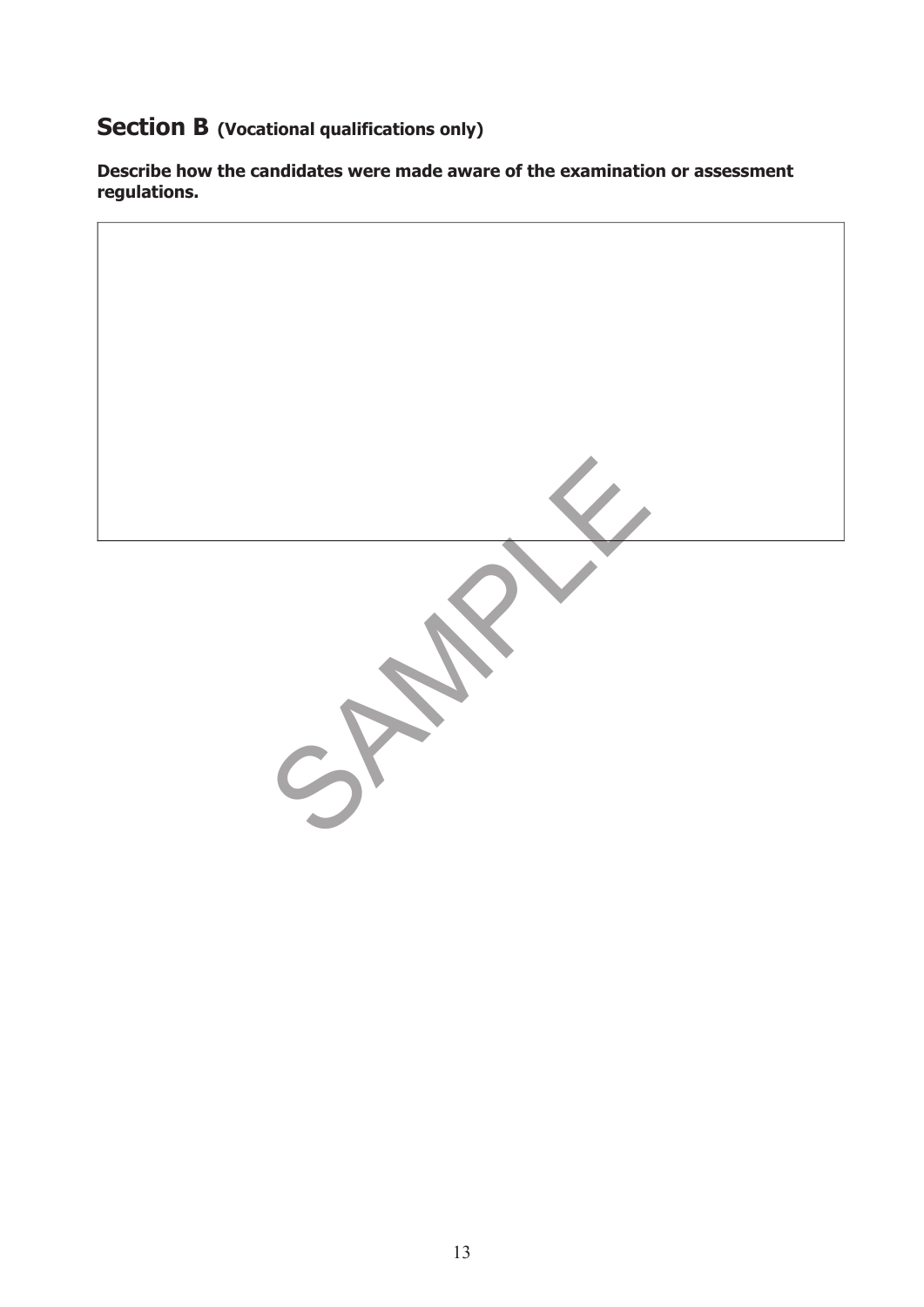# **Section C (All general qualifications and other qualifications if applicable)**

#### **Examinations**

Was the *Warning to Candidates* displayed outside the examination room? (either by means of a projector or in hard copy paper format)

Had the candidate(s) been issued with a copy of the Information for candidates? (either electronically or a paper version)

Were candidates reminded of examination regulations at the beginning of this particular examination?

# **Coursework / non-examination assessment**

Had the candidate(s) been issued with a declaration of authentication?  $\sqrt{YES}$ 

Had the candidate(s) signed the declaration of authentication stating that all work completed was the candidate's own?

Was the *Information for candidates* issued to the candidate(s) prior to signing the declaration of authentication? Examination assessment<br>
been issued with a declaration of authentication?<br>
Signed the declaration of authentication stating<br>
red was the candidate's own?<br>
for candidates issued to the candidate(s) prior to<br>
on of authentic

# **Section D (All qualifications)**

If the incident involves disruptive behaviour, did the candidate's behaviour cause disturbance to other candidates?

If the answer to the above question is yes and you wish to request special consideration for other candidates, please submit an application for special consideration in the normal way.

If the incident involves the introduction of unauthorised material, is the unauthorised material enclosed?

If the answer to the above question is no, please give details below of the nature of the unauthorised material.

| Ή         |  |
|-----------|--|
| <b>NO</b> |  |



| -5       |  |
|----------|--|
| <b>O</b> |  |



| ÷. |  |
|----|--|
| ΝO |  |

| YFS |  |
|-----|--|
| ΝO  |  |

| -5 |  |
|----|--|
| NΟ |  |

| YES. |  |
|------|--|
| NΟ   |  |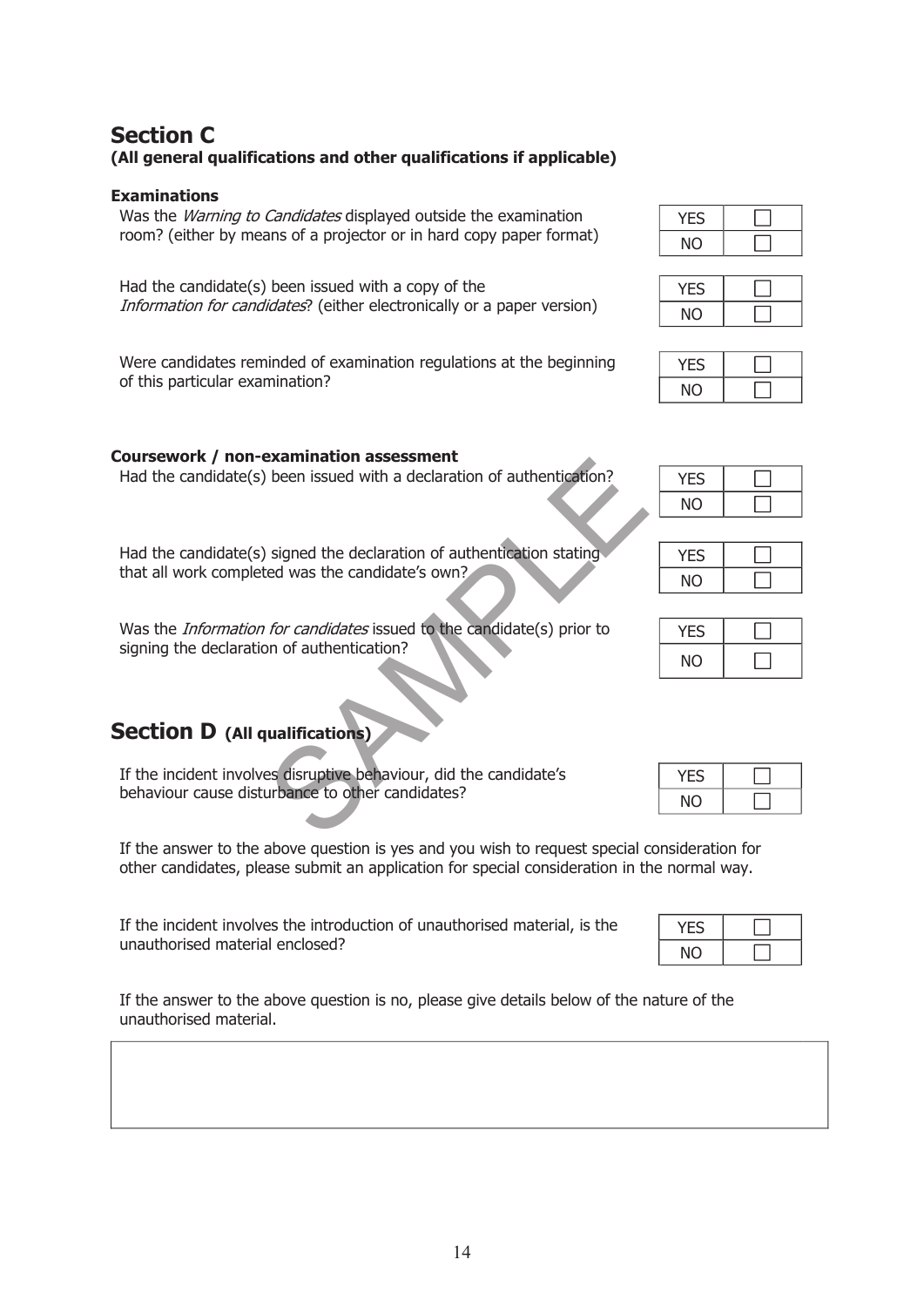If the case involves plagiarism please provide full details (i.e. title, author, edition, website, etc.) of the material plagiarised and include copies if possible.

If there are any other details you feel are relevant to this allegation, including mitigating circumstances, please give further information below.

#### **Supporting evidence**

#### **If submitting this form by e-mail, please ensure that all supporting documents are scanned and attached (preferably as PDF documents) to the same e-mail.**

| Please indicate below the supporting evidence submitted with this report. All relevant information<br>and materials <b>must</b> be submitted at this time. Evidence submitted subsequently may not be<br>considered.<br>If submitting this form by e-mail, please ensure that all supporting documents are<br>scanned and attached (preferably as PDF documents) to the same e-mail. |  |  |
|--------------------------------------------------------------------------------------------------------------------------------------------------------------------------------------------------------------------------------------------------------------------------------------------------------------------------------------------------------------------------------------|--|--|
| <b>Evidence submitted with this form</b>                                                                                                                                                                                                                                                                                                                                             |  |  |
| Statement(s) from invigilator(s)                                                                                                                                                                                                                                                                                                                                                     |  |  |
| Statement from teacher/tutor/head of subject/assessor/internal verifier                                                                                                                                                                                                                                                                                                              |  |  |
| Statement from examinations officer                                                                                                                                                                                                                                                                                                                                                  |  |  |
| $Statement(s)$ from candidate(s)                                                                                                                                                                                                                                                                                                                                                     |  |  |
| Statement from employer                                                                                                                                                                                                                                                                                                                                                              |  |  |
| Seating plan of examination room                                                                                                                                                                                                                                                                                                                                                     |  |  |
| Unauthorised material removed from the candidate(s)                                                                                                                                                                                                                                                                                                                                  |  |  |
| Copies of sources of plagiarised material                                                                                                                                                                                                                                                                                                                                            |  |  |
| Assessment and Internal Verification or Moderation records                                                                                                                                                                                                                                                                                                                           |  |  |
| Other (please give details)                                                                                                                                                                                                                                                                                                                                                          |  |  |

If statement(s) from the candidate(s) is/are not enclosed, please put a cross in this box to indicate that the candidate(s) has/have been given the opportunity to make a statement, but  $\Box$ has/have chosen not to do so.

#### **To be completed by the head of centre**

| <b>Name</b><br>(please print) | Tel No.     |  |
|-------------------------------|-------------|--|
| Signature*                    | <b>Date</b> |  |

\* Submission by e-mail from the centre's registered e-mail address will be accepted in place of a signature.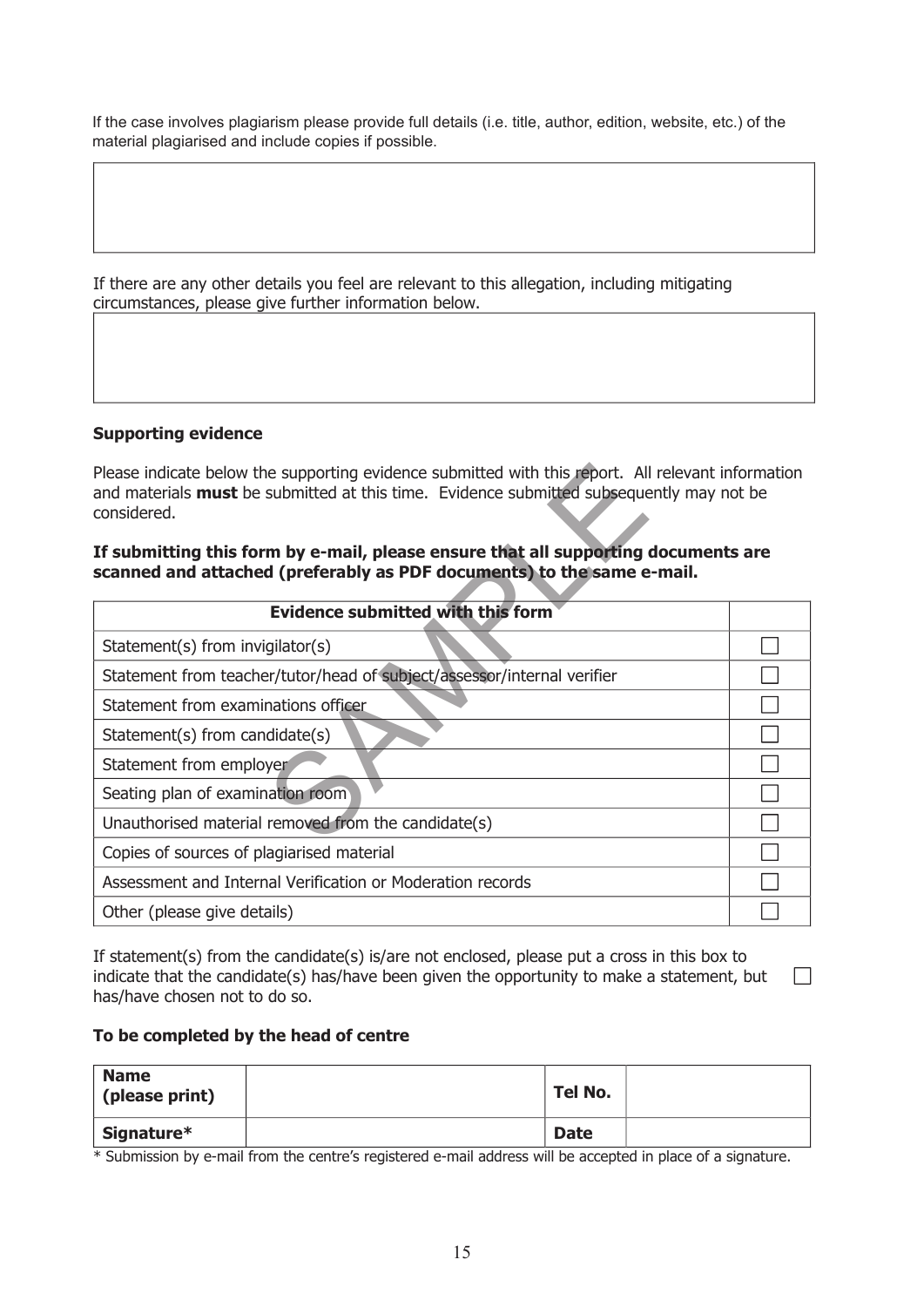#### **NOTES ON THE COMPLETION OF FORM JCQ/M1**

This form **must** be used by the head of the centre to notify the appropriate awarding body of an instance of suspected candidate malpractice in the conduct of examinations or assessments. It can also be used to provide a report on investigations into instances of suspected malpractice.

#### **In order to prevent the issue of erroneous results and certificates, it is essential that the awarding body concerned is notified immediately of instances of suspected candidate malpractice.**

Full details of the procedures which **must** be followed when investigating cases of suspected malpractice can be found in the JCQ publication: Suspected Malpractice in Examinations and Assessments: Policies and Procedures - http://www.jcq.org.uk/exams-office/malpractice

Reports on investigations from centres **must** include:

- a detailed account of the circumstances surrounding the suspected candidate malpractice including, in the case of disruptive behaviour, an indication as to whether the behaviour continued after warnings were given, and whether the candidate was removed from the examination room/assessment situation or not;
- the procedures for advising candidates of the regulations concerning the conduct of examinations and/or assessments;
- a report of any investigation carried out subsequently by the centre;
- signed and dated statements from the staff concerned (e.g. invigilators, assessors, teachers, tutors, etc.) on the centre's official letterheaded paper;
- signed and dated statements from the candidate(s) concerned or a clear indication that they have been given the opportunity to make a statement; (In circumstances which make it inappropriate to interview the candidate, the centre should discuss the case in confidence with the awarding body.) The case of distiplive behaviour, an indication as to with<br>the varianings were given, and whether the candidate wa<br>com/assessment situation or not;<br>es for advising candidates of the regulations concern<br>and/or assessments;<br>
- seating plans of the examination room (if appropriate).

This form is intended to be used as the basis for the report.

If the first four pages of the form are printed on A3 paper, and backed, it can be used as a coversheet for supporting documentation.

**This form may be submitted either by post or by e-mail. Submission by e-mail from the centre's registered e-mail address will be accepted in place of a signature. When submitting the form by e-mail, all supporting documents should be scanned and attached (preferably as PDF documents) to the same e-mail, and the originals retained within the centre. Reports which require the inclusion of lengthy documents or candidate work should be sent by post. Centres must not submit the same report by both methods.**

The awarding body concerned will acknowledge receipt of this form.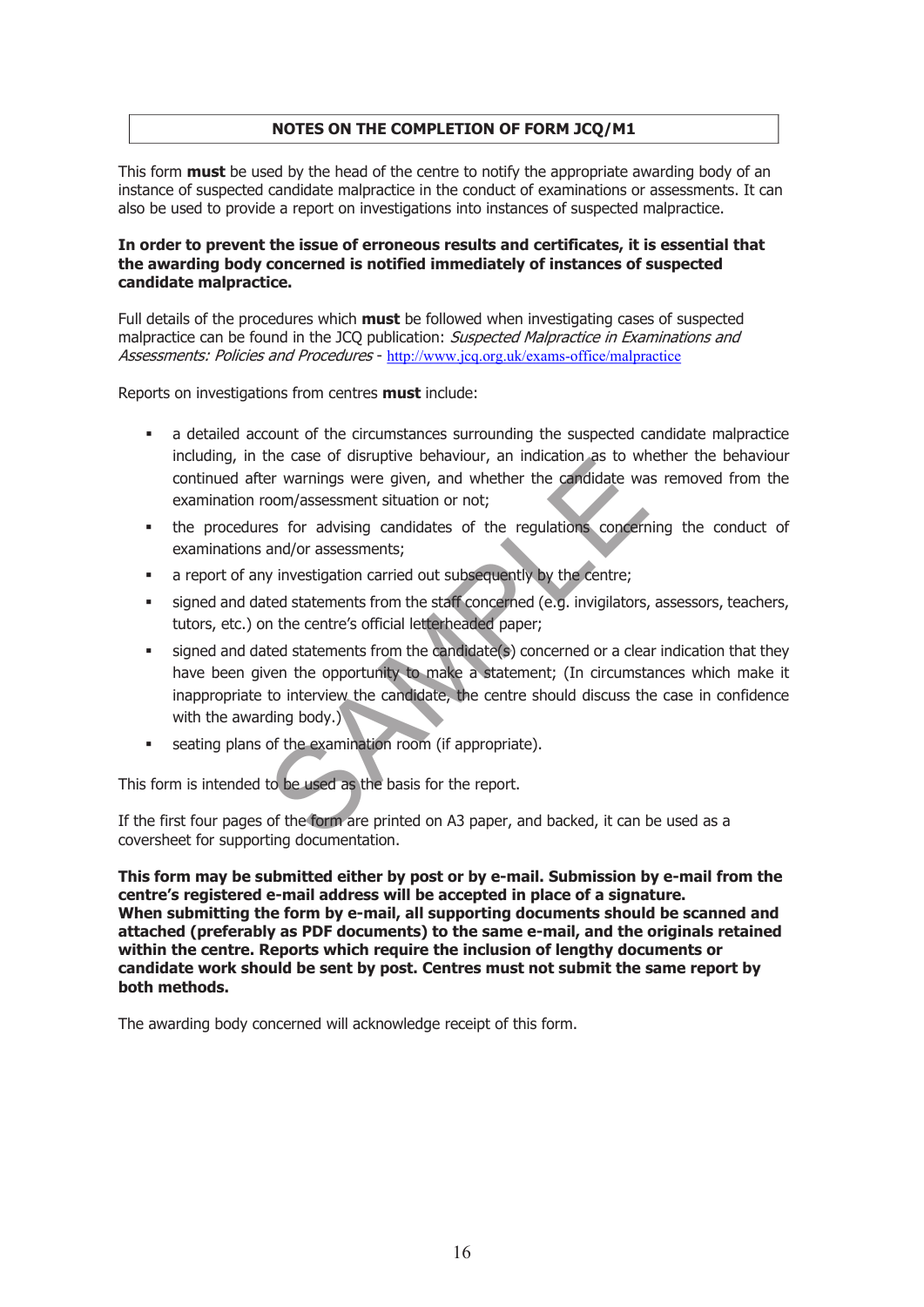#### **The form and supporting documentation must be sent to:**

#### **AQA**

Irregularities/Malpractice AQA Devas Street Manchester M15 6EX irregularities@aqa.org.uk

#### **CCEA**

Irregularities/Malpractice 29 Clarendon Road Belfast BT1 3BG malpractice@ccea.org.uk

#### **City & Guilds**

Investigation and Compliance 5-6 Giltspur Street London EC1A 9DD investigationandcompliance@cityandguilds.com

#### **NCFE**

Customer Compliance & Investigations Team Q6, Quorum Business Park Benton Lane Newcastle Upon Tyne NE12 8BT CustomerCompliance@NCFE.org.uk Compliance<br>
<u>mpliance @ cityandquilds.com</u><br>
nce & Investigations Team<br>
ess Park<br>
The NE12 8BT<br>
ce @ NCFE.org.uk<br>
fications

#### **OCR**

**Vocational Qualifications** Compliance Team Progress House Westwood Way Coventry CV4 8JQ malpractice@ocr.org.uk

#### **Pearson**

Investigations Team 80 Strand London WC2R 0RL pqsmalpractice@pearson.com

#### **General Qualifications**

Compliance Team The Triangle Building Shaftesbury Road **Cambridge** CB2 8EA malpractice@ocr.org.uk

#### **Candidate Malpractice**

Investigations Processing Team Lowton House, Lowton Way Hellaby Business Park Rotherham S66 8SS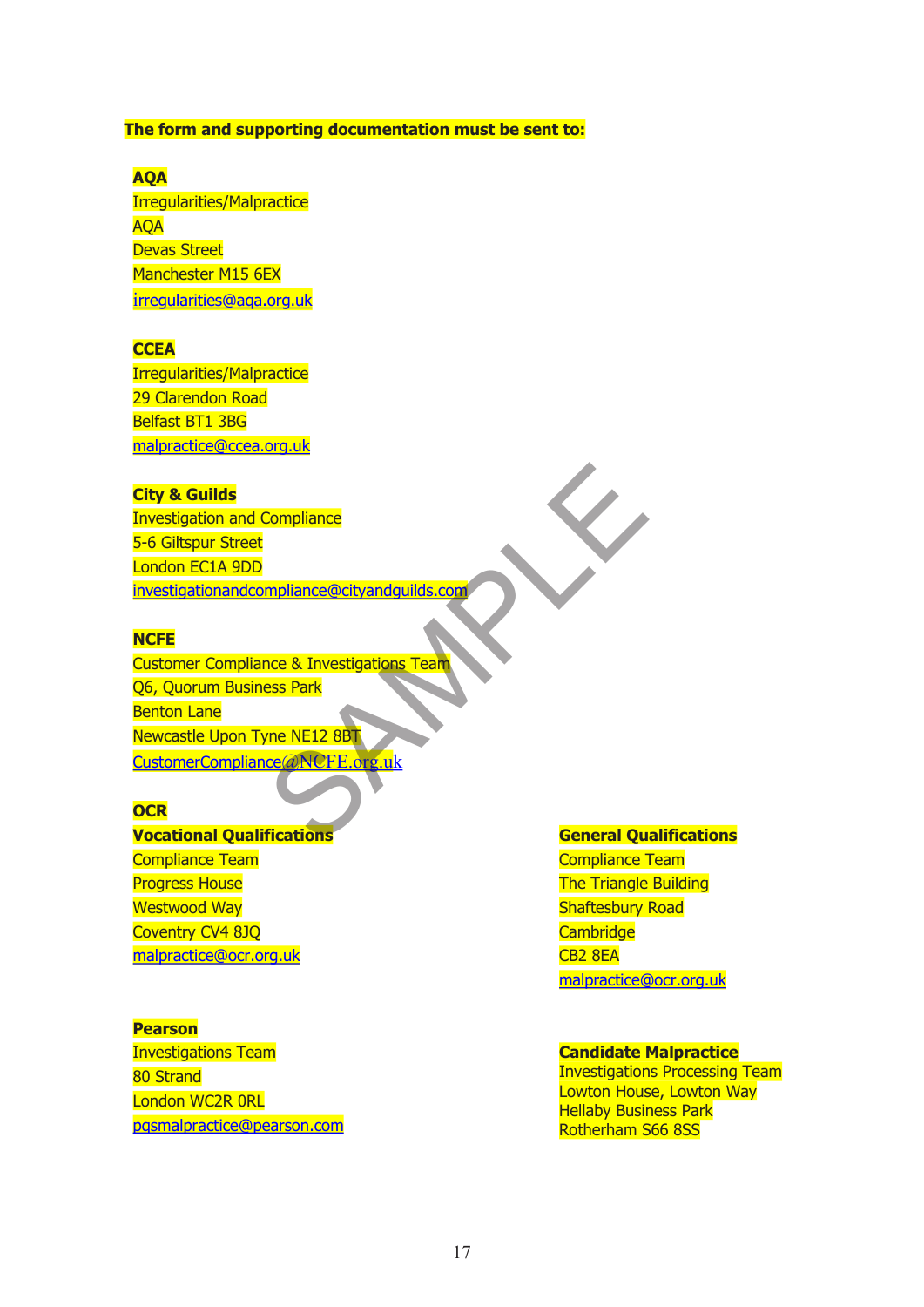**WJEC** Compliance Team 245 Western Avenue Cardiff CF5 2YX malpractice@wjec.co.uk

SPAMPLE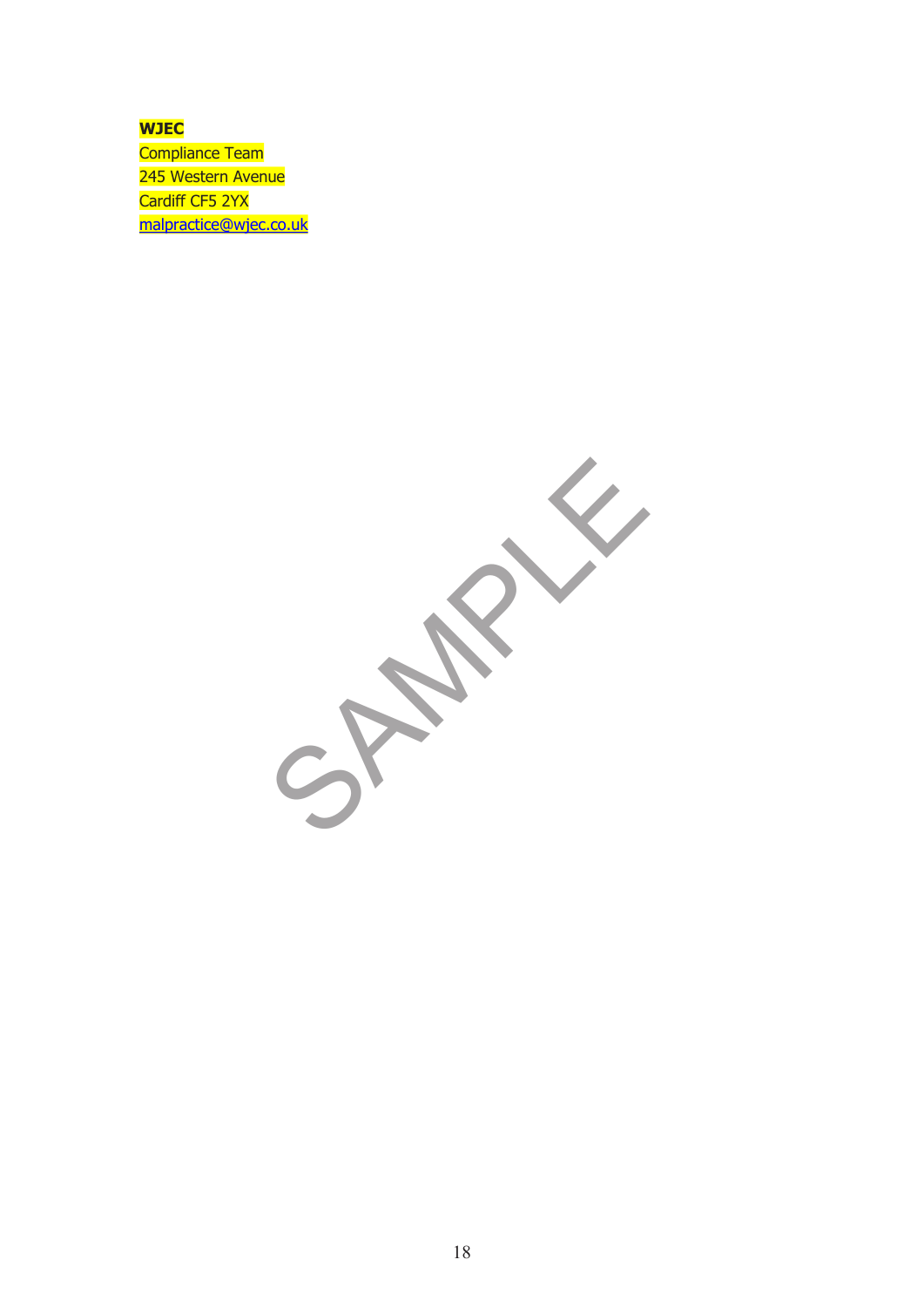

# **Report of suspected candidate malpractice**

This checklist is intended to assist centres when completing a report of suspected candidate malpractice.

#### **It is the responsibility of the head of centre to ensure that these requirements have been met.**

Reference is made to the requirements detailed in the JCQ document: Suspected Malpractice in Examinations and Assessments – Policies and Procedures http://www.jcq.org.uk/exams-office/malpractice

# **Please indicate by putting a cross in the appropriate box for the following points:**

| Please indicate by putting a cross in the appropriate box for the following points: |                                                                                                                                                                                                                     |     |    |  |  |  |
|-------------------------------------------------------------------------------------|---------------------------------------------------------------------------------------------------------------------------------------------------------------------------------------------------------------------|-----|----|--|--|--|
|                                                                                     |                                                                                                                                                                                                                     | Yes | No |  |  |  |
| 1.                                                                                  | The candidate(s) has/have been informed of their individual responsibilities<br>and rights (section 2.5).                                                                                                           |     |    |  |  |  |
| 2.                                                                                  | A candidate or candidates accused of malpractice:                                                                                                                                                                   |     |    |  |  |  |
|                                                                                     | has/have been informed (preferably in writing) of the allegation<br>$\bullet$<br>made against him or her;                                                                                                           |     |    |  |  |  |
|                                                                                     | has/have been advised that a copy of the JCQ publication Suspected<br>$\bullet$<br>Malpractice in Examinations and Assessments: Policies and<br>Procedures can be found on the JCQ website;                         |     |    |  |  |  |
|                                                                                     | know(s) what evidence there is to support the allegation;                                                                                                                                                           |     |    |  |  |  |
|                                                                                     | know(s) the possible consequences should malpractice be proven;                                                                                                                                                     |     |    |  |  |  |
|                                                                                     | has/have had the opportunity to consider their response to the<br>$\bullet$<br>allegations (if required);                                                                                                           |     |    |  |  |  |
|                                                                                     | has/have had an opportunity to submit a written statement;                                                                                                                                                          |     |    |  |  |  |
|                                                                                     | has/have had an opportunity to seek advice (as necessary) and to<br>$\bullet$<br>provide a supplementary statement (if required);                                                                                   |     |    |  |  |  |
|                                                                                     | has/have been informed of the applicable appeals procedure should a<br>$\bullet$<br>decision be made against him or her;                                                                                            |     |    |  |  |  |
|                                                                                     | has/have been informed of the possibility that information relating to<br>$\bullet$<br>a serious case of malpractice may be shared with other awarding<br>bodies, the regulators and other appropriate authorities. |     |    |  |  |  |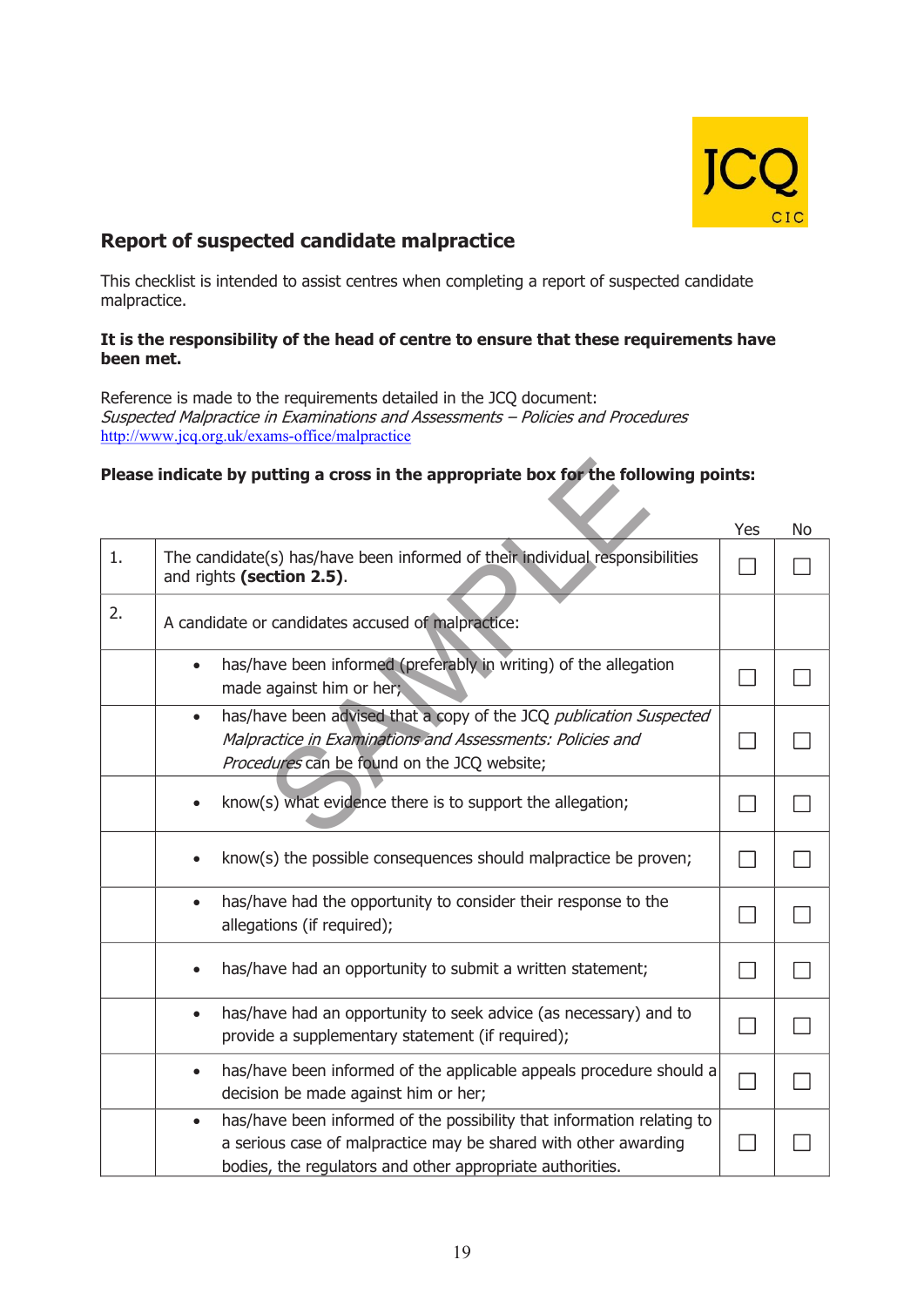# **Appendix 3**

# **Contacts for Further Information**

For clarification about Moving Image Arts specification content and processes, please contact:

| Other ways of contacting CCEA |                          |  |  |  |
|-------------------------------|--------------------------|--|--|--|
| e-mail:                       | nfitzsimons@ccea.org.uk  |  |  |  |
| Telephone:                    | (028) 9026 1200 Ext 2235 |  |  |  |
| Subject Support Officer:      | Nola Fitzsimons          |  |  |  |

# **In Writing**

CCEA, Clarendon Dock, 29 Clarendon Road, Belfast BT1 3BG

# **By Fax**

Main number on (028) 9026 1234

# **By e-mail**

info@ccea.org.uk

# **CCEA Website**

http://www.ccea.org.uk

# **Moving Image Arts Microsite**

http://www.ccea.org.uk/movingimagearts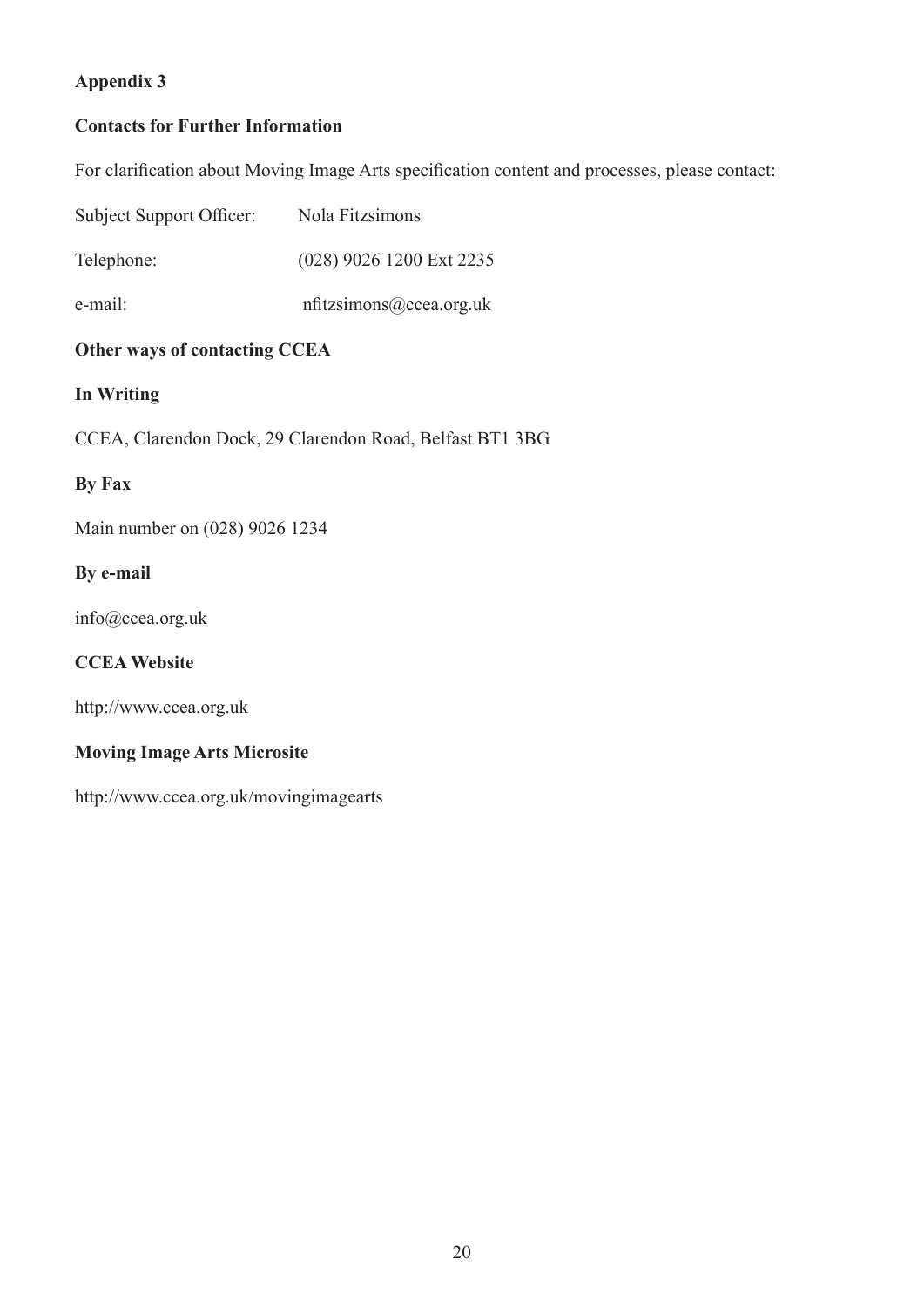# **Application for Special Consideration (SPC)**

- CCEA has developed the SPC Online Application to allow centres to submit applications for SPC.
- Please notes paper forms will no longer be accepted unless prior agreement has been approved through CCEA's Centre and Examiner Support Team. Enquiries should be forwarded to specialconsideration@ccea.org.uk
- Teachers are asked to contact their Examination Officer, who will have access to the secure online application, for further details on how to submit an application for SPC online.
- The SPC application can be accessed from the Central Login portal on the CCEA website or by clicking the link below:

https://www.qualsadmin.org.uk/CentralisedLoginApplication/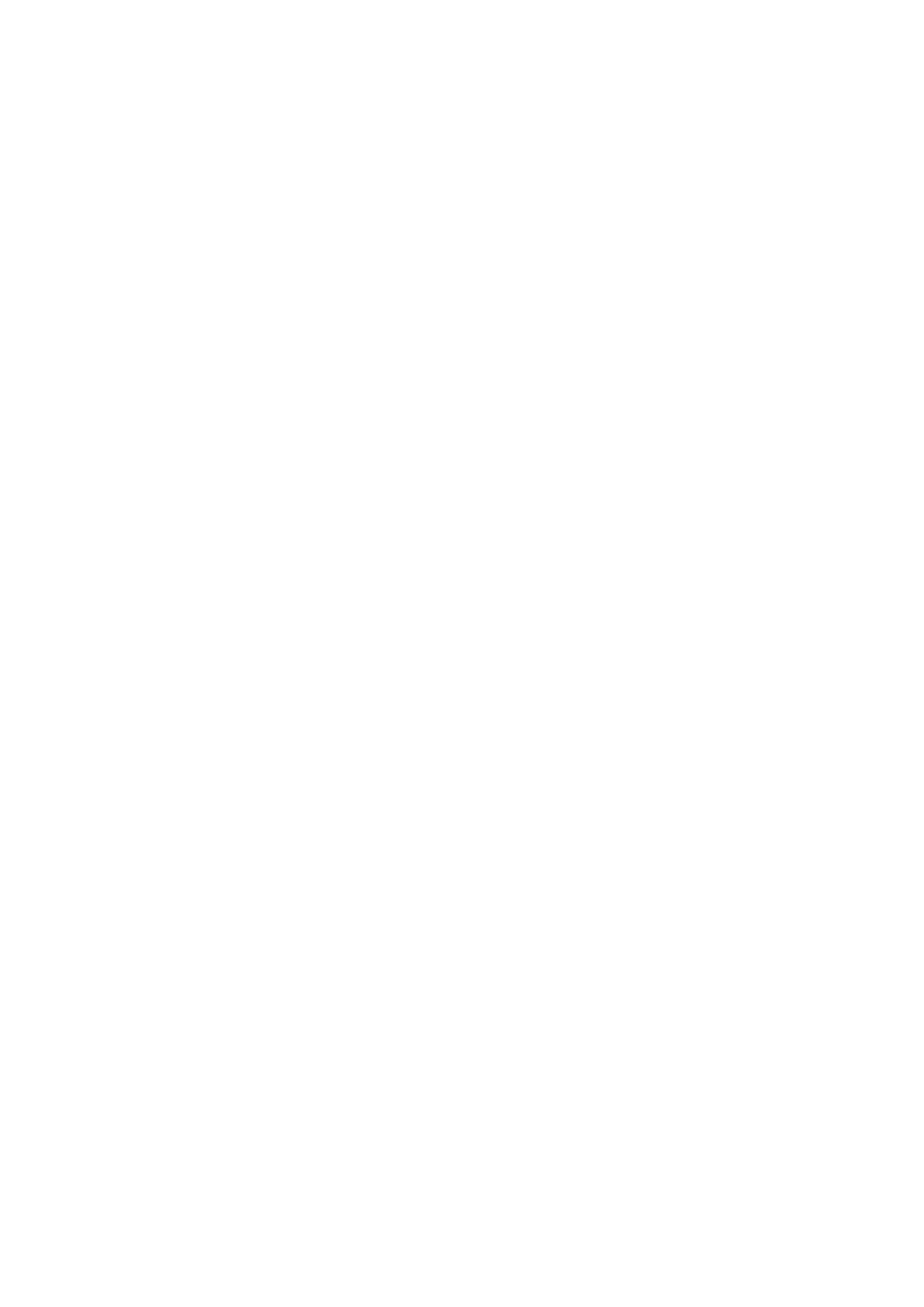This booklet has been drawn up to comply with the relevant regulatory requirements.

Teachers, centres and candidates should note that CCEA may use extracts from examination scripts/ controlled assessment material on an anonymous basis in educational presentations, materials and products.